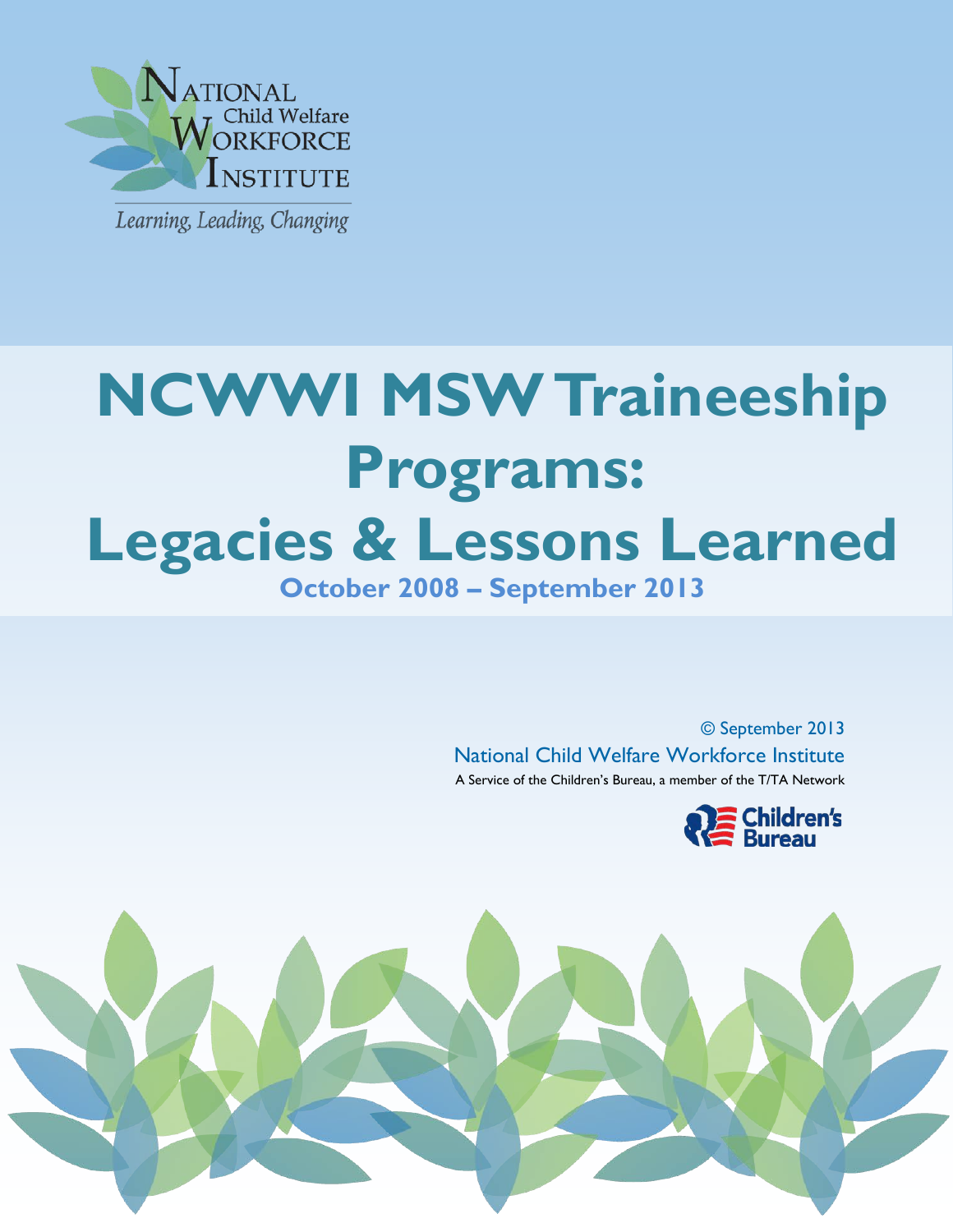

# **Acknowledgements**

This publication represents a collaborative effort by the partners of the National Child Welfare Workforce Institute (NCWWI)—University at Albany/SUNY, the University of Denver, Fordham University, University of Iowa, University of Maryland, Michigan State University, University of Michigan, Portland State University, and University of Southern Maine. Thanks to Sara Munson and Sharon Kollar for editing and Rea Gibson, Jordan Institute for Families, UNC Chapel Hill, for design assistance.

NCWWI is funded through a cooperative agreement with U.S. Department of Health and Human Services, Administration for Children and Families, Children's Bureau, Award No. 90CT0145. Special thanks to Randi Walters, Children's Bureau Project Officer, and Robert Lindecamp, Child Welfare Program Specialist (CB/ICF), for their support.

#### **Principal Authors(s):**

| Lyn Slater, Facilitator | Fordham University                |
|-------------------------|-----------------------------------|
| Alan Dettlaff           | University of Illinois at Chicago |
| Madeline Gillette       | New Mexico State University       |
| Victor Groza            | Case Western University           |
| Katharine Kahn          | Portland State University         |
| Debra Linsenmeyer       | University of Maryland            |
| Caroline Long-Burry     | University of Maryland            |
| Susan Mason             | Yeshiva University                |
| Zoe Breen Wood          | Case Western University           |
|                         |                                   |

#### **Recommended citation:**

National Child Welfare Workforce Institute. (2013). *NCWWI MSW traineeship programs: Legacies & lessons learned.* Albany, NY: Author.

#### **For more information:**

Please visit the NCWWI website at [www.ncwwi.org](http://www.ncwwi.org/)

© 2013, National Child Welfare Workforce Institute, University at Albany, Albany, NY

The contents of this document are solely the responsibility of the National Child Welfare Workforce Institute and do not necessarily represent the official views of the Children's Bureau.

This document may be reproduced in whole or part without restriction as long as the National Child Welfare Workforce Institute is credited for the work. Upon request, NCWWI will take appropriate steps to ensure that this publication is made accessible to members of the community with disabilities.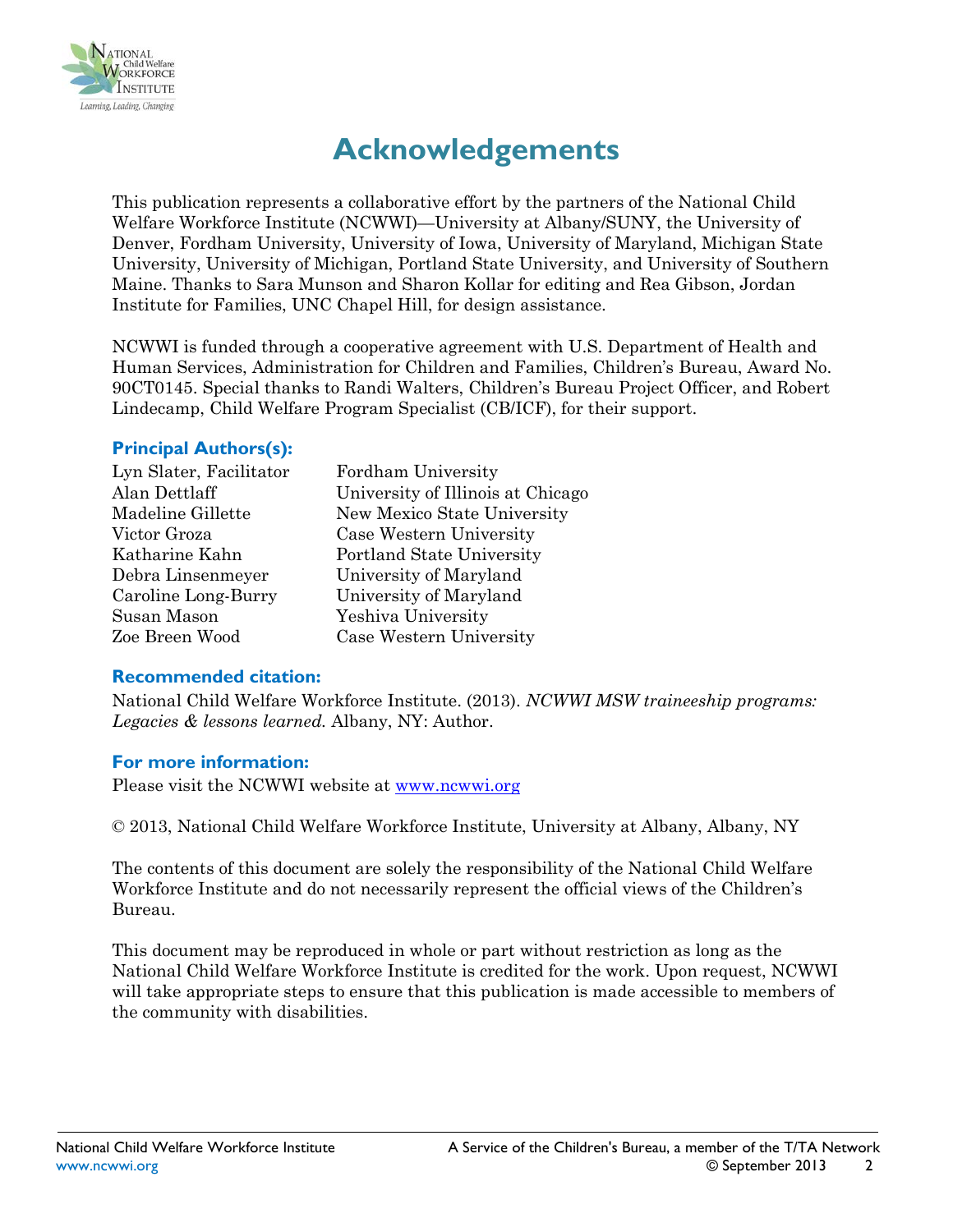

# **Table of Contents**

| $\mathbf{I}$ . |                                                                 |  |
|----------------|-----------------------------------------------------------------|--|
| II.            |                                                                 |  |
|                |                                                                 |  |
|                |                                                                 |  |
|                |                                                                 |  |
|                |                                                                 |  |
| III.           | MSW Traineeship Program Descriptions & Signature Innovations 18 |  |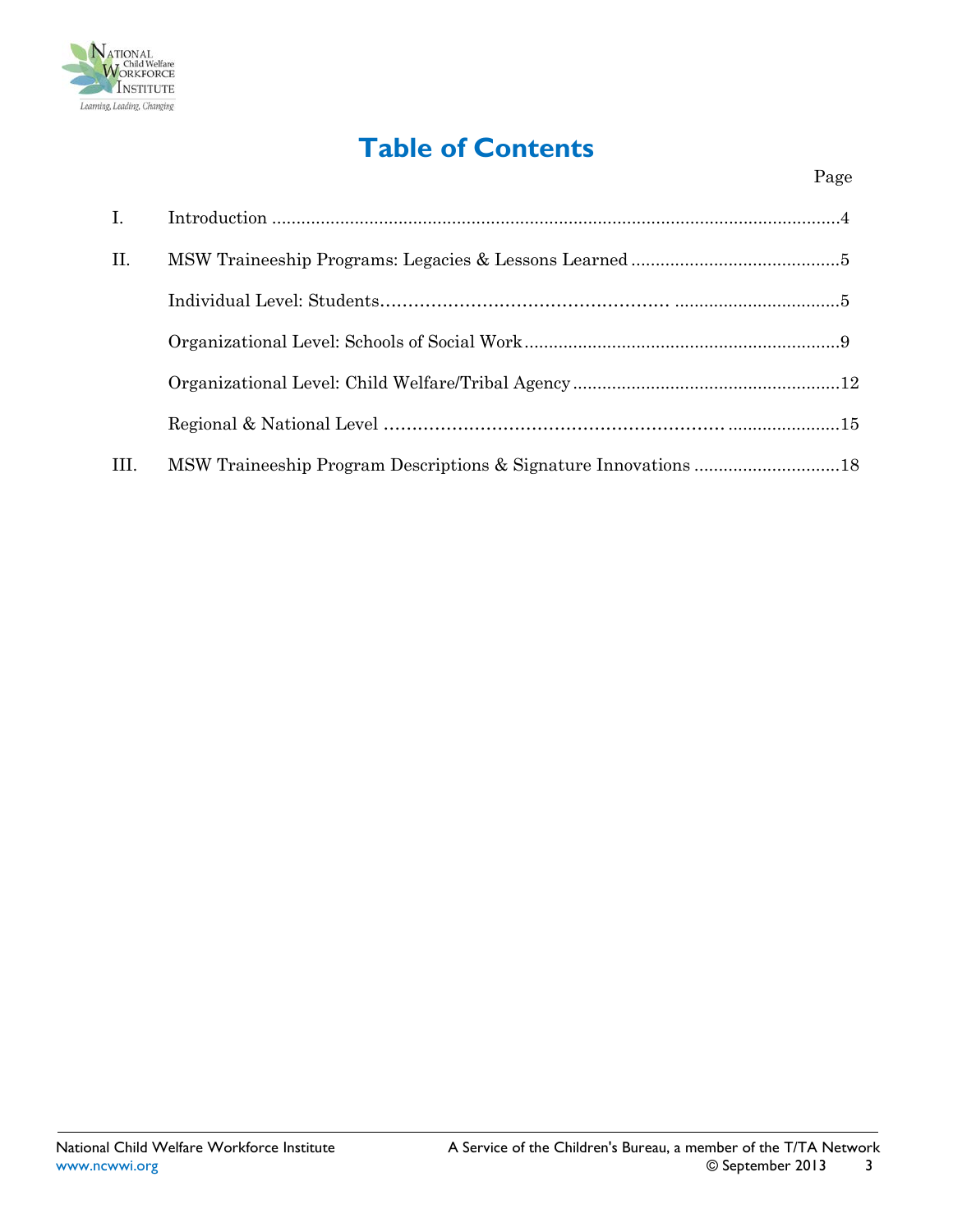

# **I. Introduction**

In 2008, the Children's Bureau funded the National Child Welfare Workforce Institute (NCWWI) to build the capacity of the nation's child welfare workforce and improve outcomes for children, youth and families through activities that support the development of skilled child welfare leaders in public and tribal child welfare systems, and in private agencies that are contracted by the state to provide case management services that are traditionally provided by the public child welfare system. To achieve this, NCWWI launched three major training initiatives: one for mid-managers, one for supervisors and one for students – the Traineeship program.

The purpose of the NCWWI Traineeship program was to support professional education for current or prospective child welfare practitioners in accredited BSW or MSW programs. A major goal for the Traineeship program was to develop educational experiences that would teach and reinforce core competencies in areas of child welfare practice and leadership. Trainees were expected to participate in a field placement at a child welfare agency, enroll in relevant courses to prepare for professional service and leadership in child welfare, and to work in a child welfare agency upon graduation. Traineeship schools were expected to innovate and improve their child welfare curricular offerings and were encouraged to provide additional supports for trainees to support completion of degrees and retention in the field. The traineeship programs needed to be particularly attentive to addressing diversity within the workforce, local agency workforce needs, preparing future leaders, and understanding systems of care principles.

Twelve Traineeship programs were funded: 5 BSW, 3 joint BSW/MSW and 4 MSW programs.

#### The **NCWWI MSW Traineeship Programs** were charged with:

- Creating a legacy document that captures innovative and successful strategies used by the MSW Traineeship Programs at multiple levels, especially "lessons learned" that may help others developing future child welfare workforce projects.
- Applying "lessons learned" data to multiple system linkages and levels, including students, schools of social work, child welfare agencies, and regional/national areas.

The document is organized by domains using a system focus and provides recommendations based on successful innovations and strategies that were common across MSW Programs at the individual student level, at the organizational level for schools, at the organizational level for agencies and tribes, and at the regional and national level.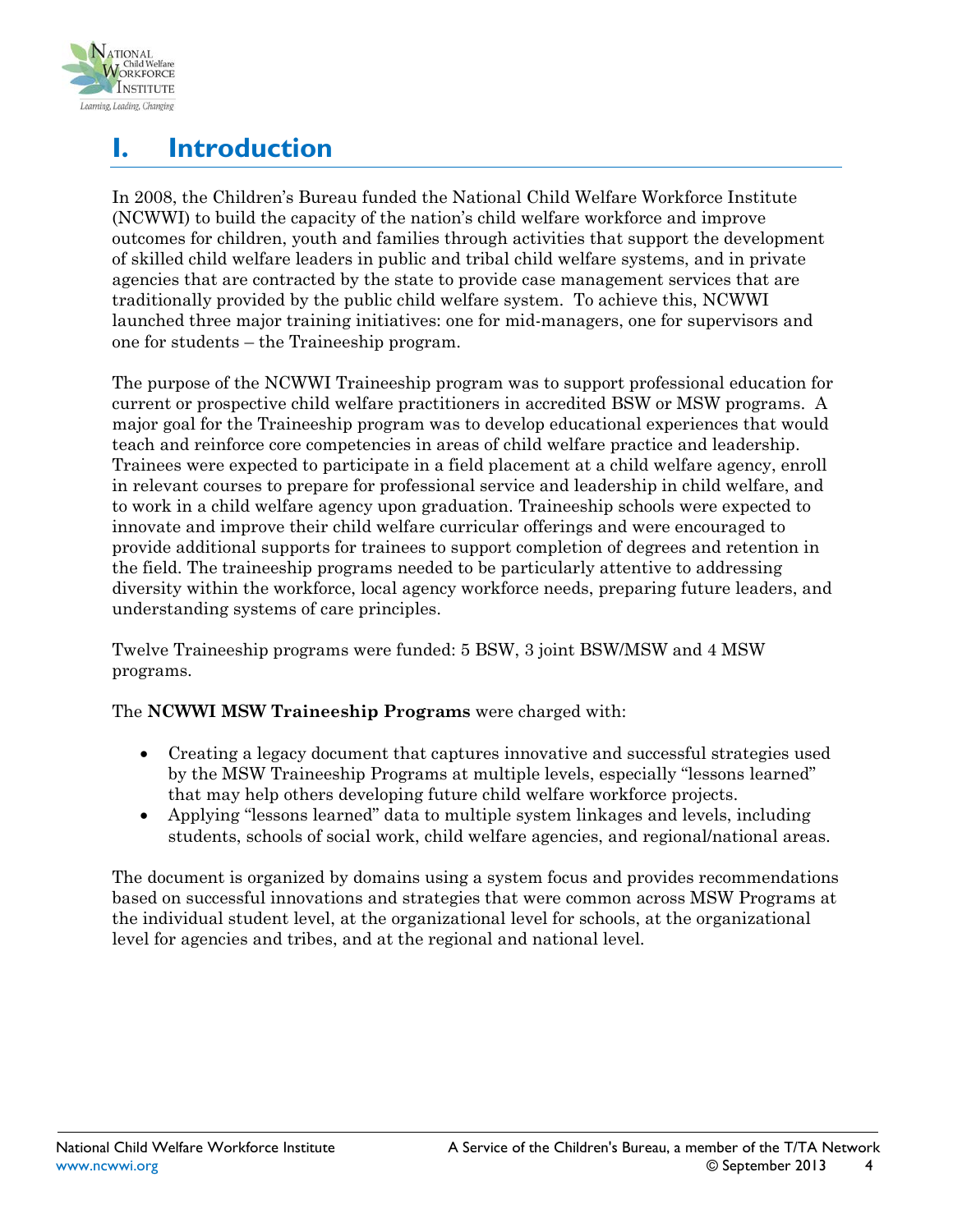

# **II. MSW Traineeship Programs: Legacies & Lessons Learned**

The main themes of the MSW Traineeship Programs' collective legacies and lessons learned are incorporated in the system level analyses that follow.

### **Individual Level: Students**

#### *1. Recruitment & Selection*

There are three issues to consider that need resolution before the recruitment and selection process begins. The first is to determine the type of student that is the target of recruitment. For example, students with an interest in child welfare are targeted differently than public child welfare employees without a professional social work degree. The second is to determine what areas of child welfare the program will serve. Options include: services in the public sector, services in the private sector, tribal services or a combination of services. The third is to determine the outcomes to be achieved. For example, if a goal of the traineeship program is to improve services to Spanish speaking child welfare populations then recruitment efforts must focus specifically on Spanish speaking students. Once the target is determined, child welfare settings need to be defined as well as the outcomes to be achieved in each program. Only then can recruitment strategies be developed and implemented.

There are two primary approaches to recruitment. General recruitment is raising awareness of the project to the entire community of students. This can be achieved by posting flyers, developing a website linked to admissions, getting the school newspaper to write a story about the project, and building academic advisor knowledge about the program. Targeted recruitment is a process of recruiting a potential candidate who fits the profile as specified by the outcomes the program wants to achieve. For example, if the program wants to create supervisory leaders in public child welfare, the program would target supervisors but not case workers. Both general and targeted recruitment are important. Both approaches to recruitment work best and take fewer resources if they build on existing recruitment strategies and activities. Schools with strong community child welfare partnerships will have the most success in recruiting a pool of potential students for child welfare traineeships.

As a traineeship program builds recruitment strategies it should concurrently build the selection criteria for choosing participants. In one program that focused on leadership, all students were required to write a leadership essay in addition to the routine admissions documents. In another program students were selected based on their Spanish language abilities. The criteria for selection must be explicit and clear; it is a best practice to have a committee of child welfare faculty and agency representatives develop the criteria and then be involved in selecting candidates for the project. As part of selection, an evaluation of the student commitment to child welfare must be made. Programs have students sign promissory notes that require them to complete a year in their agency for every year they receive funding (for example, if they are funded 2 years they must remain in their agency 2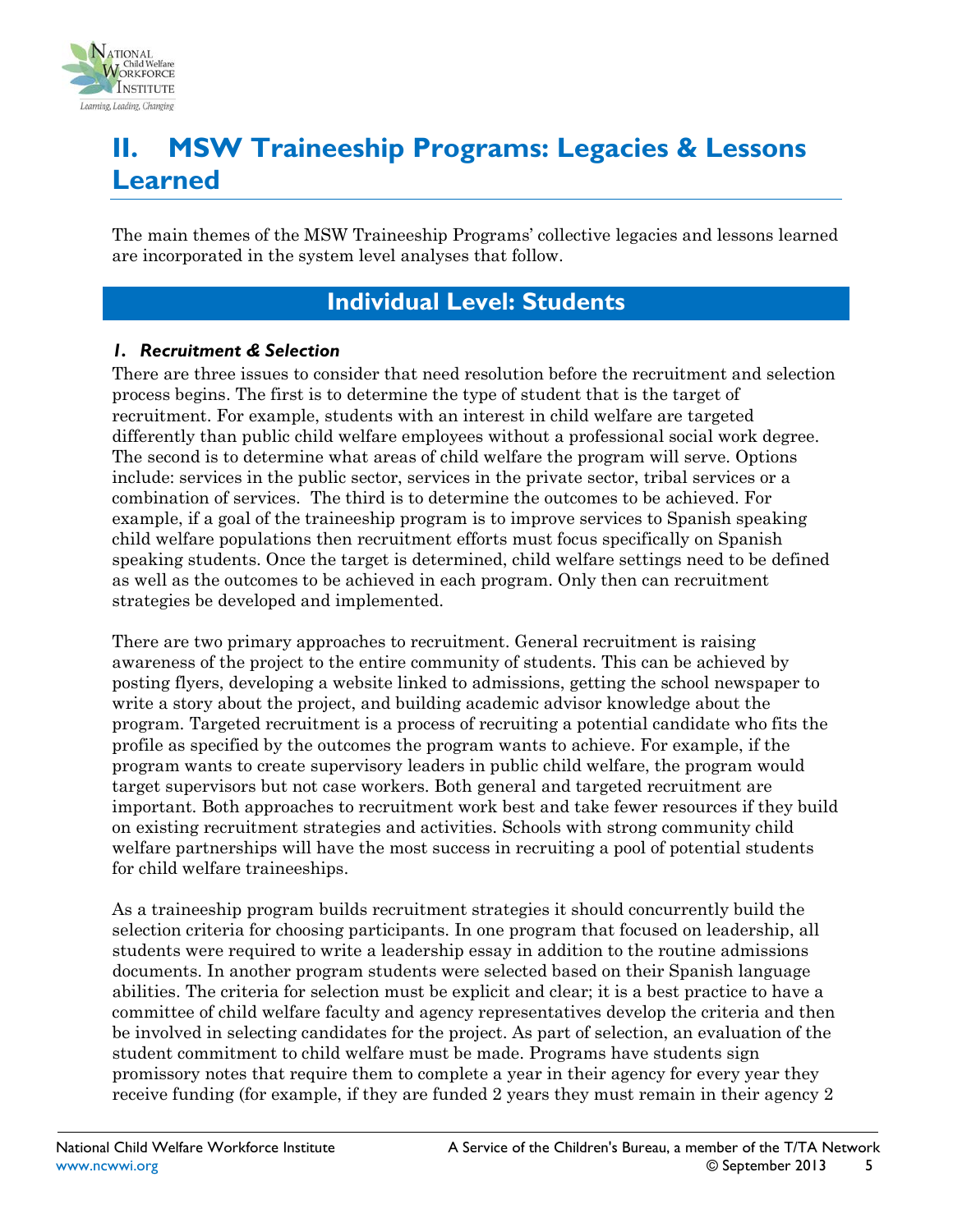

years after graduation); and the note is forgiven if they fulfill the requirement but if they violate the terms then they are responsible for repaying the entire stipend or an amount proportionate to the completion of time served.

As part of the selection process, the role of the child welfare agency must be specified. In some projects, the agency is part of the selection committee. In other projects, the agency nominates potential candidates and then child welfare faculty choose the best candidates. Agency partners strongly endorse the idea that they be part of the selection committee so there can be a dialog about the strengths and weaknesses of potential candidates. Agencies may have information about the candidates that is not available to the school of social work at the time of selection. What is critical is that a process be in place to engage the child welfare agencies in recruiting and selecting candidates for the traineeship program.

#### *2. Avenues for Student Support*

Providing support to students is an important part of the traineeship project. This support can take many forms, including financial assistance, specialized trainings, and peer support. The traineeship programs provide financial support through stipends to students who are interested in pursuing careers in child welfare or who are already working in child welfare.

An additional method of student support is to use a professional social work mentor with public child welfare experience to develop the support network for the child welfare trainees. This mentor meets with students, maintains an online discussion board, and links students to academic support services. Following graduation, the mentor supports graduates' adjustment to child welfare positions by offering additional mentoring as well as identifying and providing additional training workshops.

Support and Learning Teams (SLTs) is another method through which students are supported before and after graduation. The teams include the student, academic advisor, a representative from the school, and a representative from the agency. SLTs are based in a secondary stress perspective that includes knowing what is going on in the student's work, talking about it, trying to help change it, and providing comprehensive supervision. Students may also request additional members, such as tribal elders, to be part of their team. SLTs meet at least twice per semester but can meet more often, as requested by the student. Traineeship program staff also check in with students during their commitment period and four times per year after their commitment ends.

Many programs offer specialized courses in addition to regular coursework (see Curriculum Innovation for specific descriptions). One university has all students participate in eight hours of professional development via workshops every semester to enhance their learning and some programs offer additional writing support as needed. A field faculty advisor is hired and trained to help students in their learning, including developing portfolios and a poster to document their learning. As licensing is a hurdle that is difficult to overcome for many students, another source of support by some programs is to offer assistance to their students in becoming licensed. Varying models are used, with some hiring an outside consultant to provide licensing workshops and other utilizing faculty to provide them. Some programs also purchase study guides that students review onsite.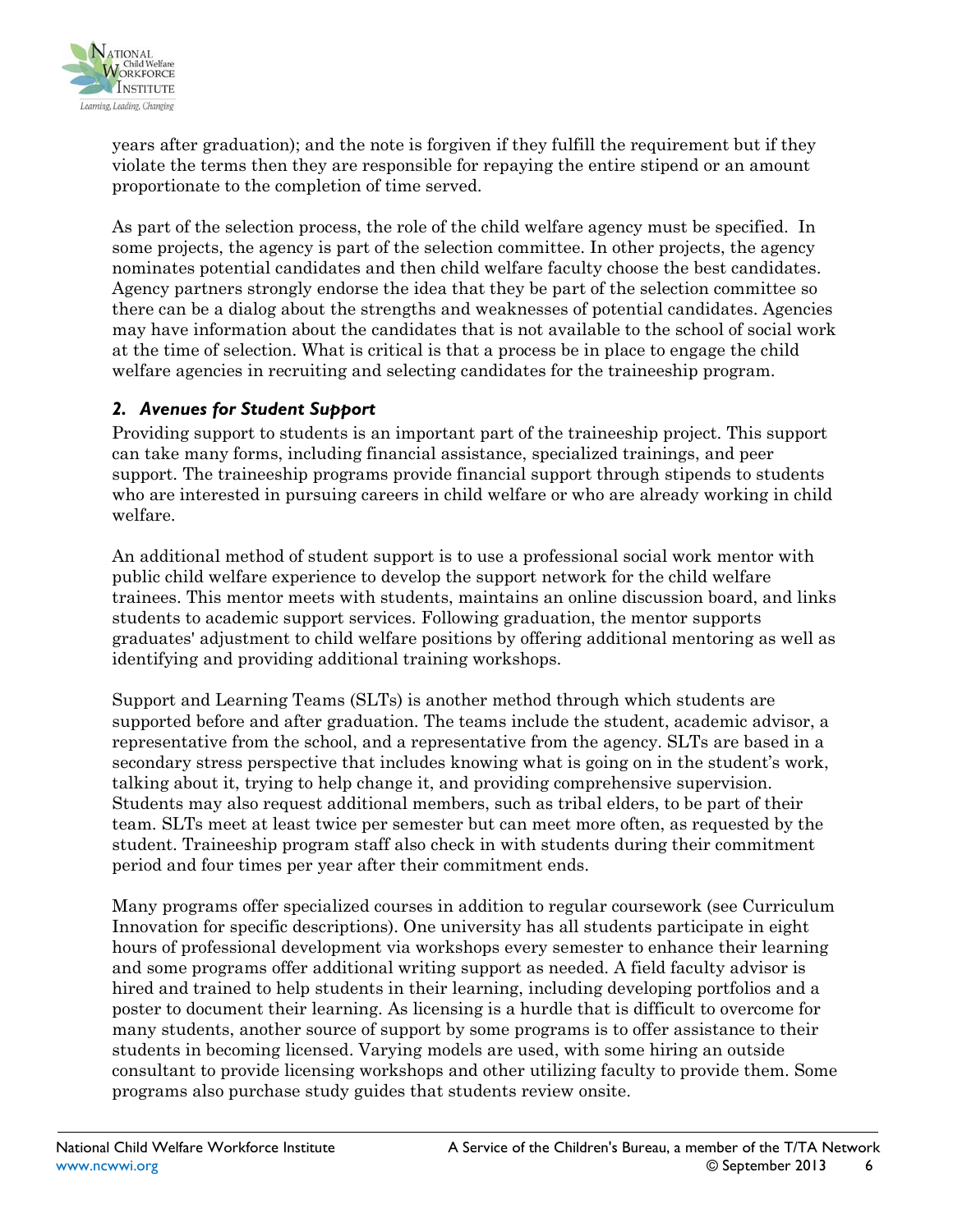

Support of students continues after graduation. The types of support offered after graduation include peer networks, monthly meetings of program graduates for networking and assistance with job hunting strategies, webinars, formal alumni meetings including meetings that focus only on the child welfare trainee graduates, and other resources to continue to enhance the students' skills and knowledge.

#### **3.** *Field experiences: Facilitating factors and barriers*

Several strategies are used across programs to facilitate trainees' success in field placements. Each participating university provides field placements to students to prepare them to work in child welfare. Trainees in all of the programs complete their field placements in a child welfare agency. One program places students in one of three "field units" which were developed for this project. The programs vary in their emphasis; for example, one university focuses on developing leadership skills in tribal or state child welfare, another focuses on work with Spanish speaking families and translating agency forms into Spanish, while a third was targeted to building the leadership skills of seasoned child welfare professionals. In addition, some programs work with the local child welfare offices to arrange flexible work schedules for students in their field placements, thus allowing for students currently employed in child welfare to participate more easily.

Field instructors and field agencies are instrumental in the development of traineeship programs and they must be involved in ongoing assessment and evaluation of the program. This collaboration with field instructors and field agencies can lead to improved communication between the university and agency partners, as well as strengthen the field experiences of students. Agency partners stress the importance of communication and information sharing between the school and the agency administration as the key to developing quality field placements that create a productive experience for the student. Agency administrators also suggest that when programs require a student project that the agency be involved in the development phase so that the student may be directed to a project that is already in process or something that the agency needs help with at that particular time. Agency partners suggest that when the student and agency needs are aligned, the quality of the field placement will be enhanced.

Specialized field instruction and field seminars are another opportunity for reinforcing child welfare knowledge in the field placement. Several programs provide a specialized field liaison to their child welfare trainees. This liaison delivers a higher level of individual attention and individualized mentoring. Trainees in several programs also participate in field seminars specifically designed for this program. Specialized field seminars include seminars that incorporate information on culturally responsive leadership or seminars that are held in Spanish. Many of the programs hold field seminars exclusively with students placed in child welfare settings in order to strengthen learning related to child welfare. Others utilize field seminars to facilitate integration of theory and field in a number of areas, including trauma-informed services, urban child welfare practice, systems of care, and motivational interviewing techniques.

#### *4. Transition to the Workforce: Formal & Informal Supports*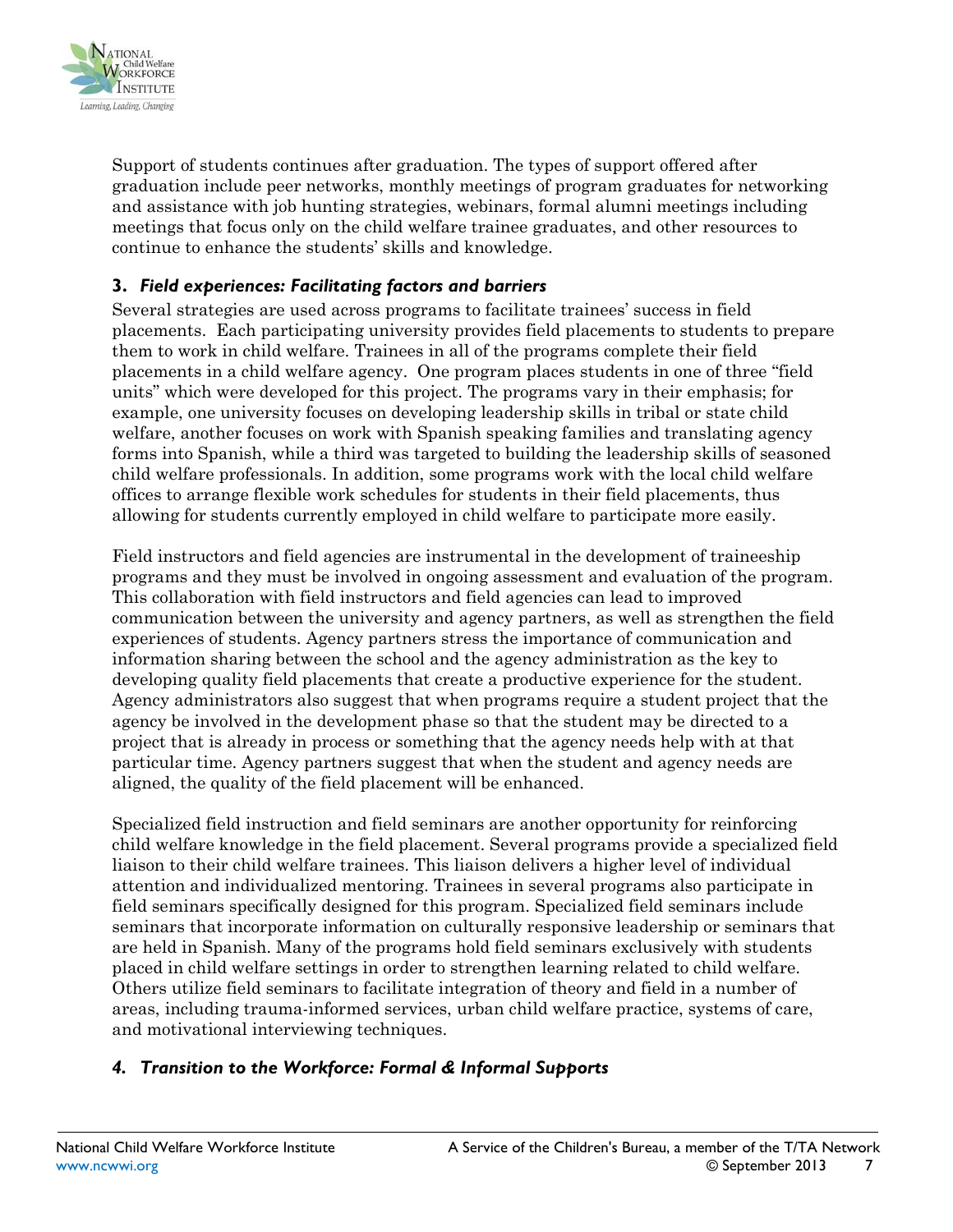

The most common type of formal programming is collaboration with the child welfare agency on some aspect of joint curriculum development, most frequently around the mastery of child welfare practice competencies. Some programs collaboratively develop curriculum that enable the graduate to complete foundational required job training while in school through the development of a specific course and to subsequently take and pass the state child welfare competency exam. Another school, in partnership with other schools of social work and the local child welfare agency, used a set of collaboratively developed competencies as a guide for curriculum development and the evaluation of field instruction. After graduation, MSW graduates are provided with opportunities to meet as a group and provide support to each other during the transition back to work. Another school sought to promote post-graduation peer support through participation of program fellows in monthly meetings at their agency during the course of the traineeship.

All MSW programs report informal engagement and contact with graduates who often reach out when they face challenges or career "crossroads", such as finding a job. One school is beginning to move to formal programming by asking alumni to return as mentors for incoming students.

When planning activities for transition and post-graduation, it may be important to take into consideration that the transition experience will be different depending on the target group that the traineeship program has selected for recruitment. There are generally three broad categories of graduates: those new to the child welfare workforce, those who are already employed and return at a line level, and those already employed who return as supervisors or to other leadership positions. Further, there are other groups among the MSW programs targeted for recruitment that may have different needs for transition necessary to ensure transfer of learning to the workplace such as leaders of color, students with linguistic competence in Spanish, and those with cultural expertise for work with a particular population. Each group will experience unique challenges during the transition phase that have implications for post-graduate planning.

Agency partners voiced the concern that upon transition, they did not always have staff qualified to provide the level of supervision required for new graduates to obtain their licensure hours and would like to see the schools continue to engage with them to find a solution to this issue.

Evaluation data from the NCWWI Traineeship Program supports the recommendation that future traineeships build into their programs transition and post-graduate support programming. The following is a list of potential questions to be addressed by future traineeship program evaluations:

- 1. Are there differences in the transition experience for graduates who are new to child welfare and those returning to work? If so, what are they?
- 2. Are there differences in the transition experience for graduates from schools that have long standing collaborative relationships with child welfare agencies and those schools who are in early stages of collaboration?
- 3. Are there differences in the transition experiences when the traineeship programs are targeting supervisors and managers? If so, what are they?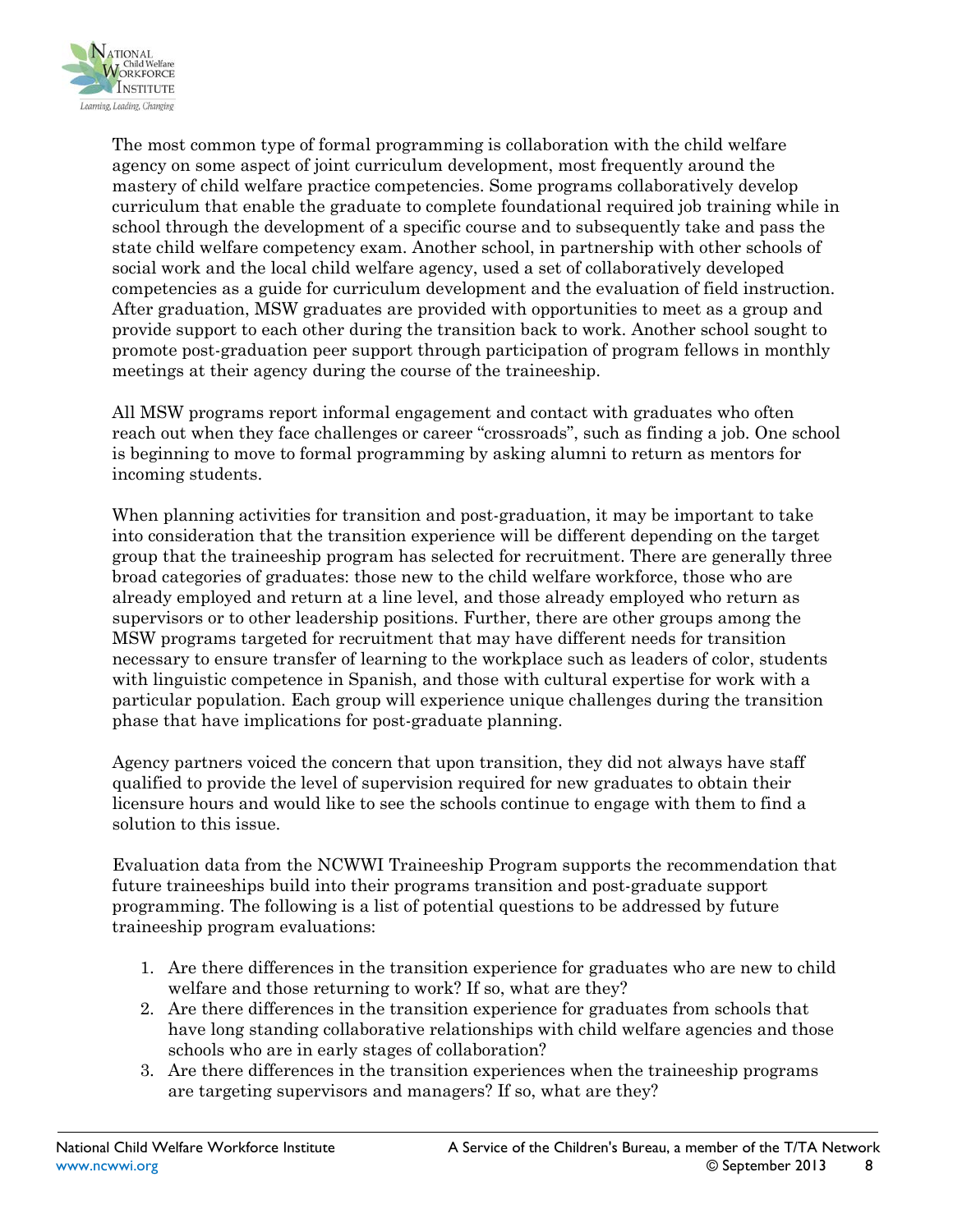

- 4. Are there differences in the transition experiences when schools formally collaborate on curriculum development with the child welfare agency?
- 5. Are there differences in transition for those in urban versus rural child welfare agencies?

#### **Organizational Level: Schools of Social Work**

#### *1. Faculty Support*

Faculty activities relative to the child welfare traineeships are in some ways similar to those of any faculty. Traineeship faculty advise students, teach classes or lead seminars, and serve as liaisons to student placements. But that similarity can obscure a world of difference. The role of faculty support for child welfare trainees is demanding. Traineeship faculty play a central year-round role in the recruitment of students into the program, development of placements, support of placements, and the return (or entry) of the student to practice upon graduation. This year-round relationship combines many roles (recruitment, advising, field liaison, teaching, new curriculum development, administration, planning) more typically filled by multiple persons in the case of other (non-traineeship) social work students.

To meet these demands, traineeship programs need to include financial support for faculty time dedicated to recruitment, retention, education, and support for job placement for child welfare students. Faculty in our traineeships benefit from the funded time to develop or adapt courses to reflect child welfare specific topics. Examples include trauma-informed practice, motivational interviewing, urban practice, rural practice, culturally responsive agency leadership and, the location of curriculum materials for practice in Spanish. Faculty use the funded time to work actively with the agency, developing relationships critical to recruitment of students into the program and support the transition to work.

Faculty who are not actively involved in the traineeship benefit from support in meeting the needs of child welfare social work students in their classrooms. Traineeship programs support faculty by providing child welfare oriented curriculum materials that can be infused in general classes. In addition, faculty not familiar with child welfare sometimes need support in developing helpful and informed ways to talk about child welfare work inside a context of social work practice, values, and social justice. Faculty may want to make sure the projects they assign students are consistent with the goals of the child welfare training program. In some programs, students report disparaging attitudes towards child welfare from some social work faculty, or an absence of knowledge or content about tribal or public child welfare in general policy and practice courses. Traineeship faculty may find themselves in the position of educating colleagues, offering child welfare policy and practice materials, and offering more helpful and empowering language to understand the role social workers play in the field of child welfare.

In addition to the support for such work offered through the traineeship grant, faculty involved in traineeships benefit from participation in peer networks, such as webinars, inperson meetings at CSWE and other professional conferences, and the annual meeting supported by the National Child Welfare Workforce Institute. The students themselves are a source of support for traineeship faculty and the faculty of the larger school. The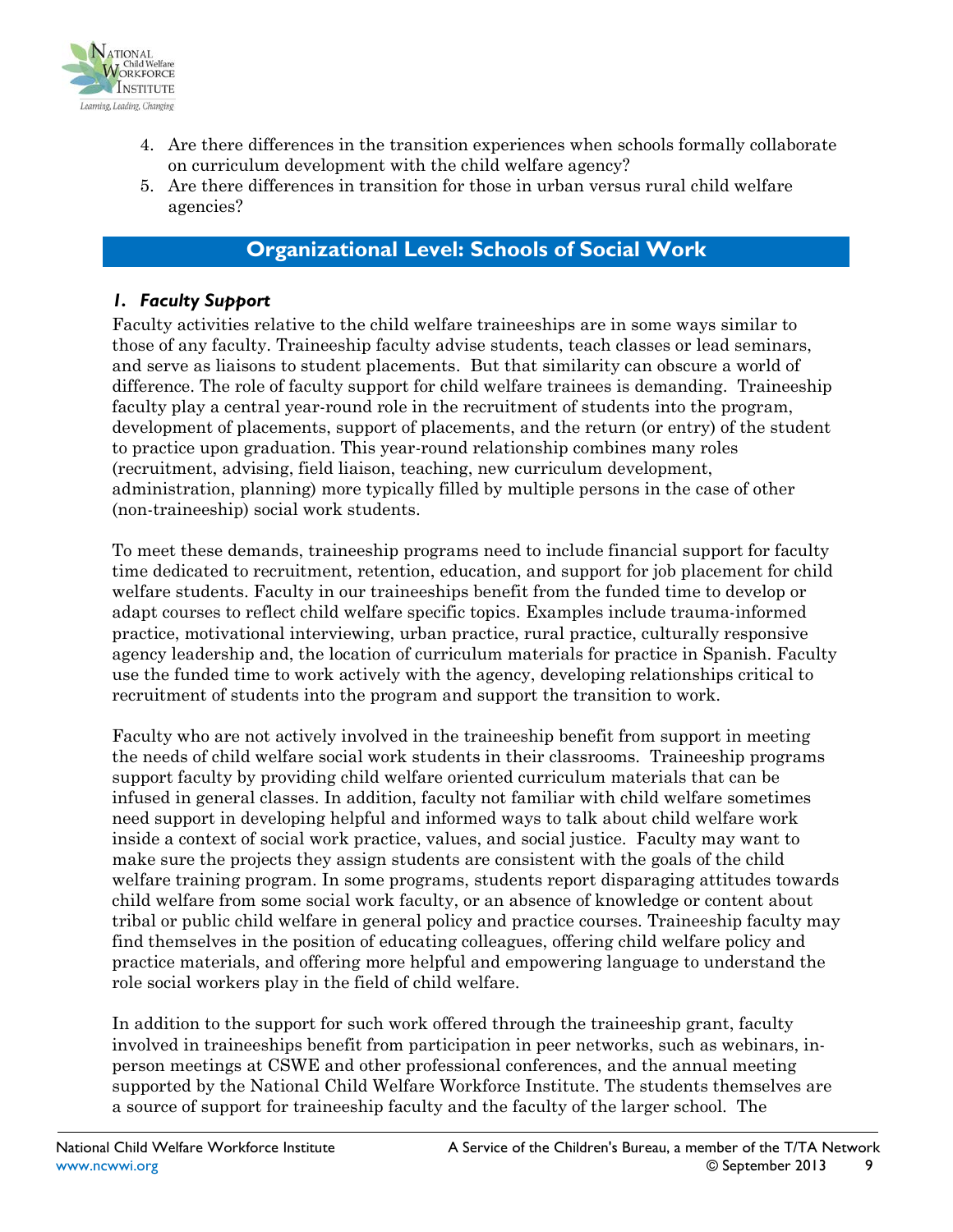

expertise of students with child welfare experience enriches classes. Traineeship program faculty can collect and provide feedback from these students to help the curriculum become more relevant to child welfare.

#### *2. Curriculum Innovation & Development*

A review of the traineeship programs' activities and outcomes as they relate specifically to curriculum development indicates that the first step of this process is for faculty and partnering child welfare agencies to review overall MSW curricula in order to identify gaps, along with areas for elaboration and updating. For instance, core content on significant topics may be infused or strengthened throughout already existing MSW curricula which benefits all students, not just trainees. Examples of this core content include: children's mental health; child well-being; trauma-informed practice; motivational interviewing; child maltreatment; and substance abuse.

Some traineeship programs target particular populations and develop innovative specialized curricula to prepare trainees for practice with tribal or Latino populations. Typically, traineeship students complete the basic MSW requirements in their schools with enhancements such as: additional specialized courses that focus on child welfare topics such as adoption, child welfare leadership, child welfare research, Systems of Care, Child and Family Service Reviews, evidence-based community child welfare practice, evidence-based direct child welfare practice, child welfare supervision; and additional specialized seminars narrowly focused on jurisdiction-specific child welfare topics, such as laws and policies.

Finally, curricula for trainees often includes innovative assignments; for instance: development of learning portfolios documenting their progress in achieving the program's competencies; writing a capstone assignment on the development of their work with a family or families; poster presentations to show their developmental process on one or more competencies; and poster presentations of capstone child-welfare-related research projects.

Overall, the capacity of social work education programs to prepare students for positive, culturally competent, and productive careers in child welfare is improved through these curricular innovations shaped by the collective experience of faculty, trainees, and community partners.

#### *3. Incorporation of Child Welfare Competencies*

NCWWI's evaluation team provided the traineeships with a set of child welfare competencies that were evaluated on an on-going basis for all students and graduates. Field Instructors who participate in the evaluation are also asked to use these competencies in evaluating student performance in the field. In addition, there are a number of other national, state and local competency standards available for use in the training and education of child welfare workers. The short-term goal for competency-based training and education is to assure the public that child welfare workers have the necessary knowledge, values and skills to work in the field. Long-term goals include building a professional workforce that will effectively work with clients within the context of state and local laws and resources.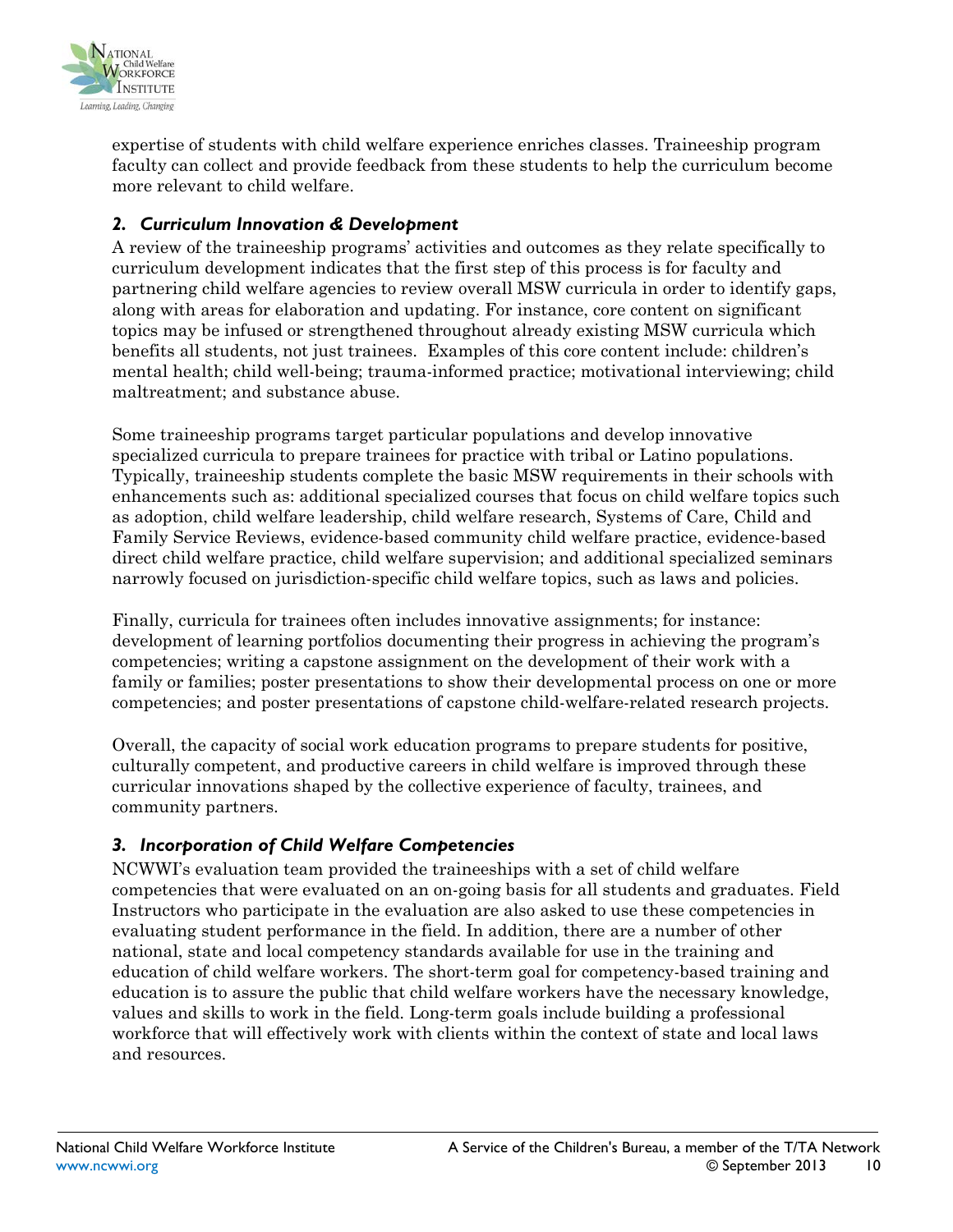

Some social work schools plan their training programs and curricula around state competency requirements and this is the case for a number of the traineeship programs. Programs collaboratively develop curriculum with the child welfare agency that enable the graduate to complete foundational required job training while in school and to subsequently take and pass the state child welfare competency exam. Additionally, some traineeship programs focus on leadership skills using the NCWWI Leadership Competency Framework.

Overall, competency-based learning is widely used in the child welfare field and many of the traineeship schools have extensive prior experience with infusing the competencies into their curricula. For those schools with less experience, the NCWWI competencies afford an important introduction to the concept. An important issue raised by the traineeship programs is the need to integrate child welfare competencies with CSWE competencies and practice behaviors. One MSW program has begun this work. A concern was raised about the rapidly multiplying sets of state and local competencies. As an alternative, the Children's Bureau may want to use the data from these programs with the aim of creating a national model that can be easily linked to the CSWE competencies and practice behaviors.

#### *4. Role of Field Department*

As the "signature pedagogy" of social work education, field education plays a vital role in ensuring the success of the child welfare traineeship program. In addition to the usual field office resources, a number of schools recommend providing additional field related support to students in these projects.

First, it is important to secure field placements that allow students without a child welfare background to learn about child welfare practice. This can be a challenge if the public agency has rules about whether students can carry cases or has limitations regarding staff providing field instruction. Some schools in the project found that the field education office must provide for field instruction directly or arrange for an outside social worker to provide the instruction. In programs where students are already employed as social workers in their child welfare agency, the challenge becomes securing field learning opportunities that are different from the student's current job and that challenge them to learn in new areas. In both instances field offices must develop a close working relationship with the child welfare agencies. Much like other field placements for social work students, traineeship programs need to ensure that the placement provides enough meaningful learning activities for the student. Challenges emerge when issues of student safety are not addressed or assigned tasks are not at the level expected for an MSW field placement. Programs want students to be useful but at the same time have a responsibility to ensure the quality of the educational experience.

In addition, many programs offer specialized seminars and other learning opportunities for students enrolled in the project. Special topics such as culturally responsive leadership in child welfare, trauma informed practice, and motivational interviewing were covered where it was determined that there was a specialized learning need or a gap in the curriculum. The faculty liaison role takes on additional importance in many projects. One school hired a specialized faculty liaison that provided additional mentoring on a monthly basis to all students involved in the program. Monthly meetings are held in each participating child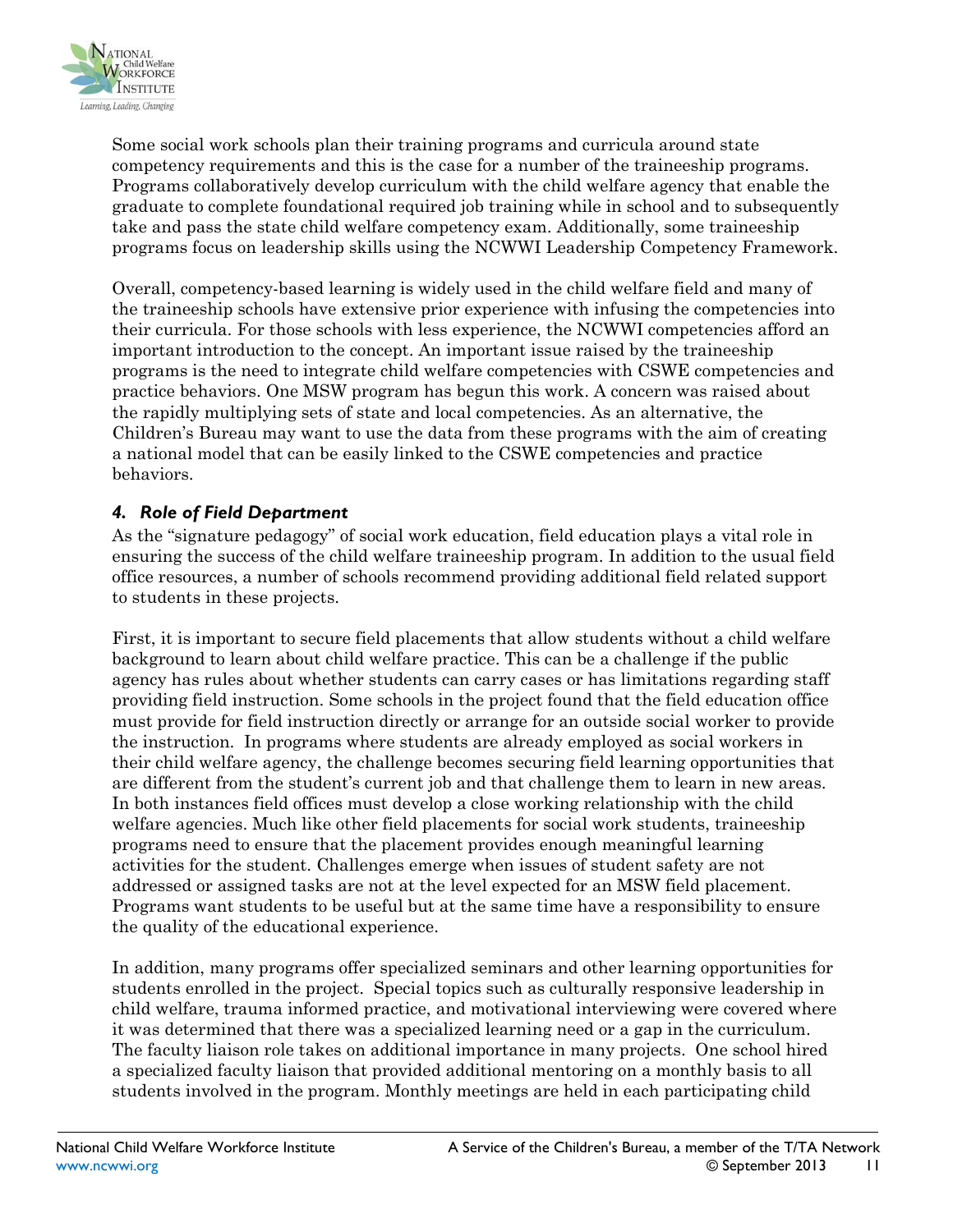

welfare agency to allow for ongoing mentoring and to build a network among participating students who were at various stages in their educational program.

No single model will work in all projects but it is vital that field education offices be involved from the beginning in the design of the project and that they be supported with additional resources as needed to achieve program success.

#### *5. Role of the SSW Administration*

All MSW traineeship programs provide examples of clear and concrete supports for the Traineeship from both their school administration and/or the administrators of Title IV-E funded stipend programs concurrently being administered in their schools. This support made a difference for traineeships by allowing them to enhance programming and provide a number of additional supports for students and faculty. It is important to note that private and public schools have access to different kinds of tangible and intangible resources.

Some schools of social work provide tuition support, workload relief, administrative support and money for travel for faculty and students to attend meetings and conferences. Some schools are able to match funds and some provide funding to cover the trainees' entire tuition. Some faculty receive course release in compensation for time spent on administering the traineeship and some schools provide funding for the annual Chicago meeting so those funds could be used to support other traineeship activities. Trainees are encouraged and funded by some schools to attend professional meetings and present at local, state or national conferences.

Some schools also provide funding to offer enrichment seminars that included other students, agency workers and trainees (e.g. "Undoing Racism"). One school was also given access to support staff that assisted in the design and the printing of professional posters free of charge.

Traineeships in schools with Title IV-E programs benefit from shared resources such as a doctoral student assistant able to assist with the traineeship evaluation activities such as data collection. Enrichments offered by the Title IV-E programs, such as licensing preparation seminars, were open to traineeship students. Courses developed by Title IV-E funded programs were also made available to traineeship students.

#### **Organizational Level – Child Welfare Agency/Tribal Agency**

#### *1. Recruitment & Selection of Field Instructors*

Increasing caseloads and agency work expectations take their toll on field instructor recruitment. Additionally, depending on the agency and geographic location, there are few or even no concrete incentives for being a field instructor in many child welfare agencies. Traineeships devised a variety of ways to overcome these barriers for the benefit of students and ultimately for the enhancement of the partnership between universities and agencies. These include: offering enrichment seminars that count toward licensing requirements; groups for sharing ideas with field instructor peers and faculty members; and, increased access to faculty and school resources.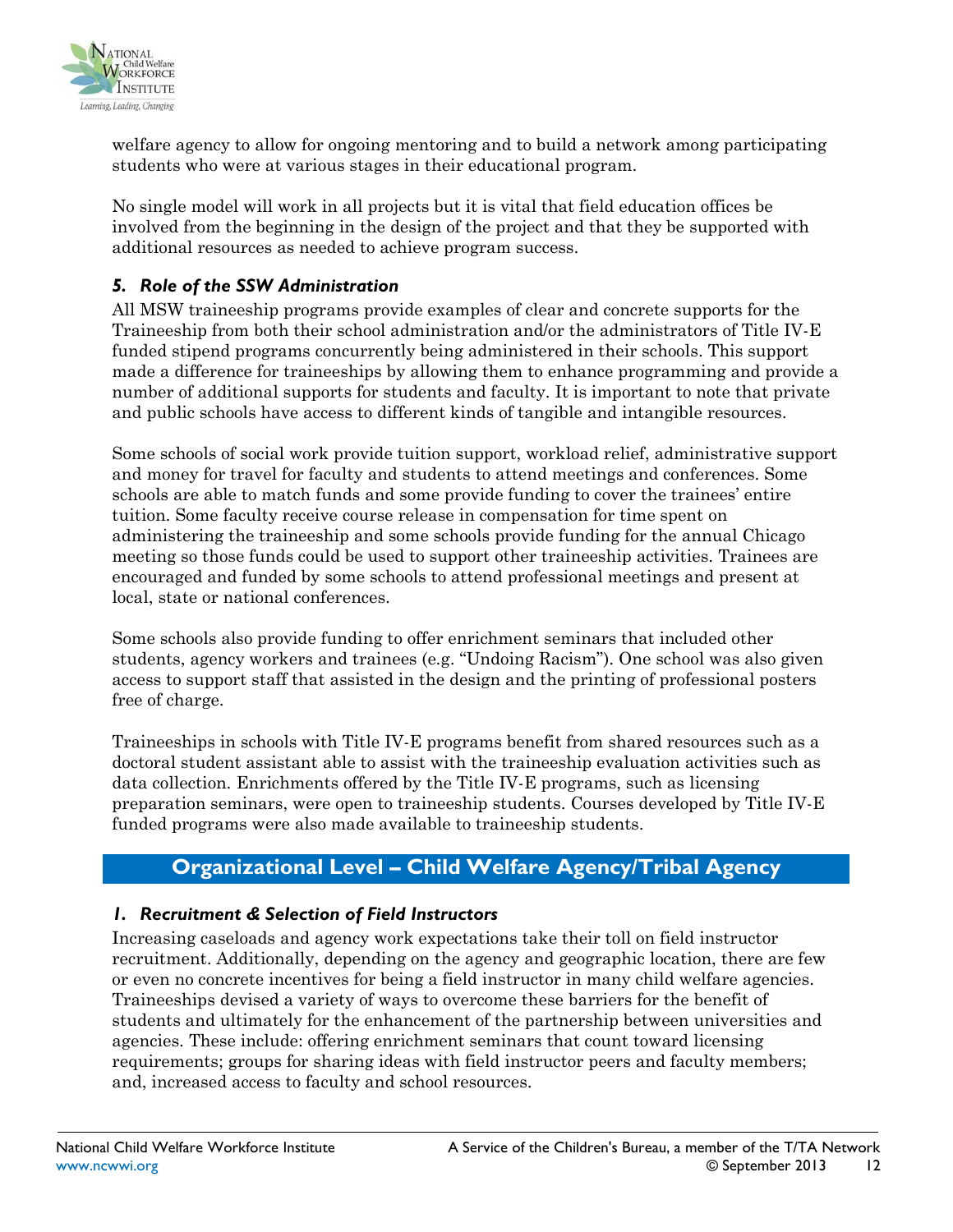

An important intangible incentive is the positive sense of self that field instructors experience knowing that they are training the next generation of child welfare professionals. For many field instructors, even small offerings from the schools such as a chance to discuss the course syllabi with faculty and having their ideas heard by the schools can go a long way in enhancing positive attitudes. The traineeship schools were quick to build reciprocal relationships with agency field instructors in an effort to both recruit new field instructors and maintain those with years of experience.

Cooperation from agencies with regard to assigning time for field instructors to meet with and supervise students is crucial. Some agencies used task supervisors to fill in for a limited number of certified field instructors. This worked well when the task supervisors and field instructors were in frequent communication. Ultimately, the field instructor was responsible for the overall assessment of student needs, but task supervisors held an important role for student education. In the instances where the agencies were not able to provide field instructors the schools were called upon to use their resources for supporting students' field supervision.

#### *2. Nature & Range of Placements*

Child welfare provides a variety of placement opportunities to meet a range of students' educational needs. Traineeship programs found opportunities for creativity both within the agency and in community partners to fulfill CSWE educational guidelines and stretch students in their professional education. For example, within the public child welfare agency, students were encouraged to use data to understand practice patterns through creating excel spreadsheets and tracking patterns in long-staying cases, including the presentation of those data to colleagues. Others have developed projects or special programs that made a lasting impact on the agency. Examples of this kind of project include: development of a Youth Advisory Committee, instituting and staffing permanency round tables, designing programs for youth at the point of transitioning from the system, and developing medical passports that provide continuity and availability of medical information and prescriptions during a child's journey through foster care. Agency partners stress the importance of their involvement at the project development stage in order to guide the student in a way that aligns with current projects or areas the agency needs particular help in.

By contrast, experienced child welfare trainees are sometimes given placements in community partner agencies. This allows them to see practice from a different lens and develop in-depth clinical or treatment skills and knowledge to improve their ability to practice and lead in the agency. Examples of such placements include: mental health, substance abuse, domestic violence programming, and community-based agencies serving particular cultural communities.

#### *3. Agency Supports for Students*

Agencies play an important role in successful traineeships, especially when it comes to recruitment and retention of qualified staff and dedicated support from their own resources to assure student success and learning. Hosting field placements was the most common example of agency dedication, with support for agency staff who served as field instructors or task supervisors for students placed with their agencies. When MSW supervision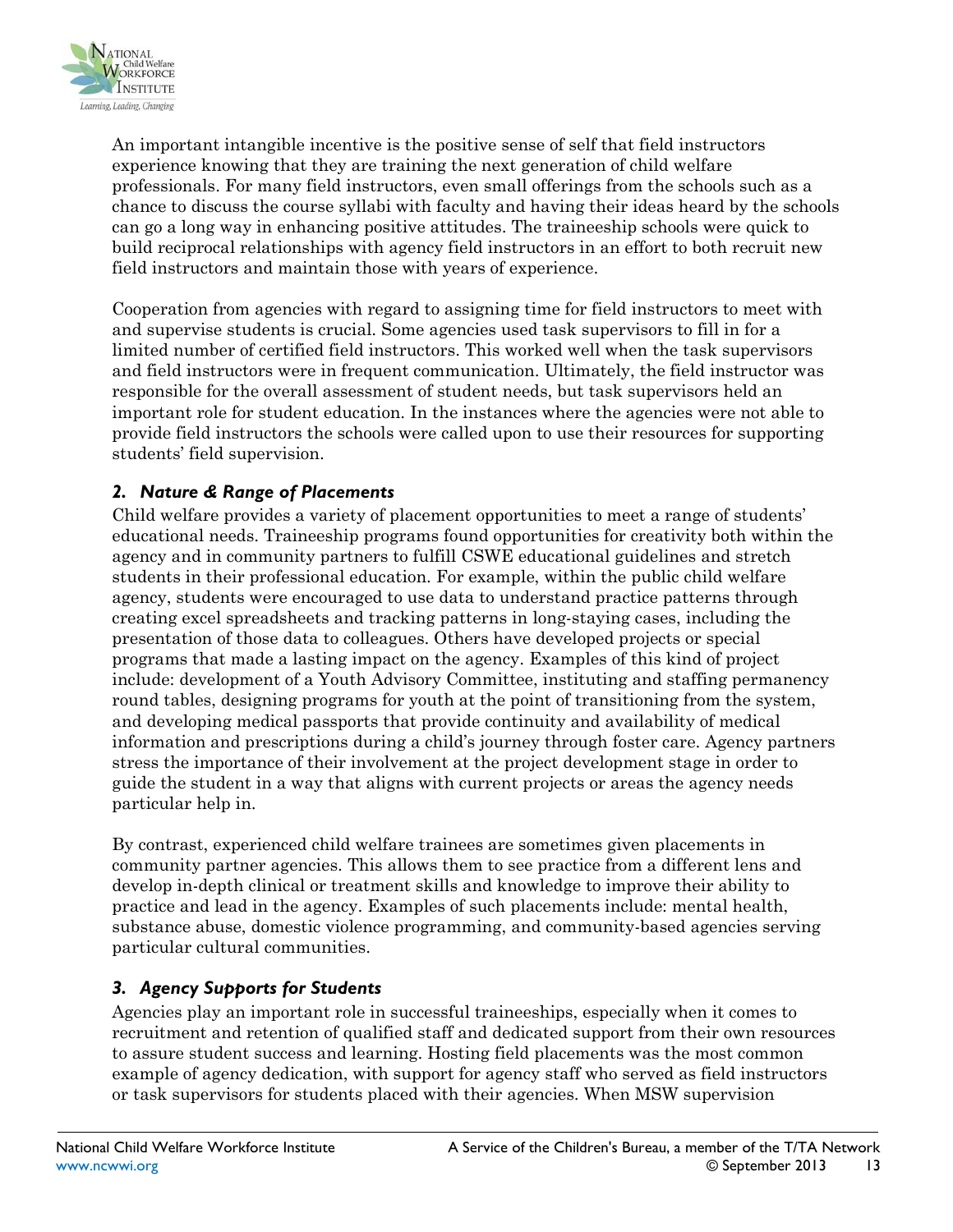

resources were scarce, innovative partnerships provided a faculty-based field instructor to make the link to social work education, while an agency-based task supervisor with legal authority to carry cases offered the opportunity to work with specific families and instruction on agency and court practice and culture.

Agencies also support placements by developing employed social work field placements for staff so there would be no loss of income while in a new educational setting. Some agencies provide paid work release (at least one day) while staff were in school, and others strengthened that release by funding temporary staff to backfill, covering the caseloads to reduce role strain on students torn between casework and coursework. Agencies also found no-cost ways to strengthen the student experience, including sending faculty and students to child welfare meetings and conferences and providing opportunities for students to be part of emerging programs and projects.

#### *4. Facilitating Factors & Barriers within the Agency*

Each traineeship program collaborates with child welfare services in their state or county to provide field placements for their trainees. In general, the field agencies express appreciation for the specialized and intensive training offered by the projects. They feel that the stipend programs were meeting specific needs that they were seeing in their offices (such as the need for bilingual workers or the need for leadership training). One program also developed specialized field placement units to meet the areas of greatest needs as identified by the local agency.

Yet there are also barriers that need to be overcome. Programs report a variety of barriers, including a lack of available supervisors for the field students, a lack of timely communication with the field program (e.g., when a student was having a difficult time), and difficulty in having to negotiate with multiple offices regarding field placements. Other barriers include small office size in rural areas and unfilled vacancies in the field agency. However, these barriers were only experienced by a handful of programs and most feel that the collaboration with the field agency went smoothly.

One program reports that they provide a field instructor for all the stipend students (as well as the Title IV-E students) in their child welfare placement. The field instructor is a university employee who meets with the students on a weekly basis for supervision. The local agency provides an office to the field instructor so that the instructor has the ability to meet with students at the local agency and could also connect with the site-based supervisors. The student is also assigned a task supervisor from the agency who assigns the students their day-to-day tasks. This has the additional advantage of allowing the program to utilize task supervisors who were not licensed social workers, and consequently expand the number of supervisors available. However, some students did mention that they would have preferred for their task supervisor to also be a social worker, as they felt that the approach taken by the supervisor would have been different.

#### *5. External Partnerships*

Schools report a range of partnerships with the child welfare agencies such as pre-existing community research collaborations, relationships that were already in existence yet needed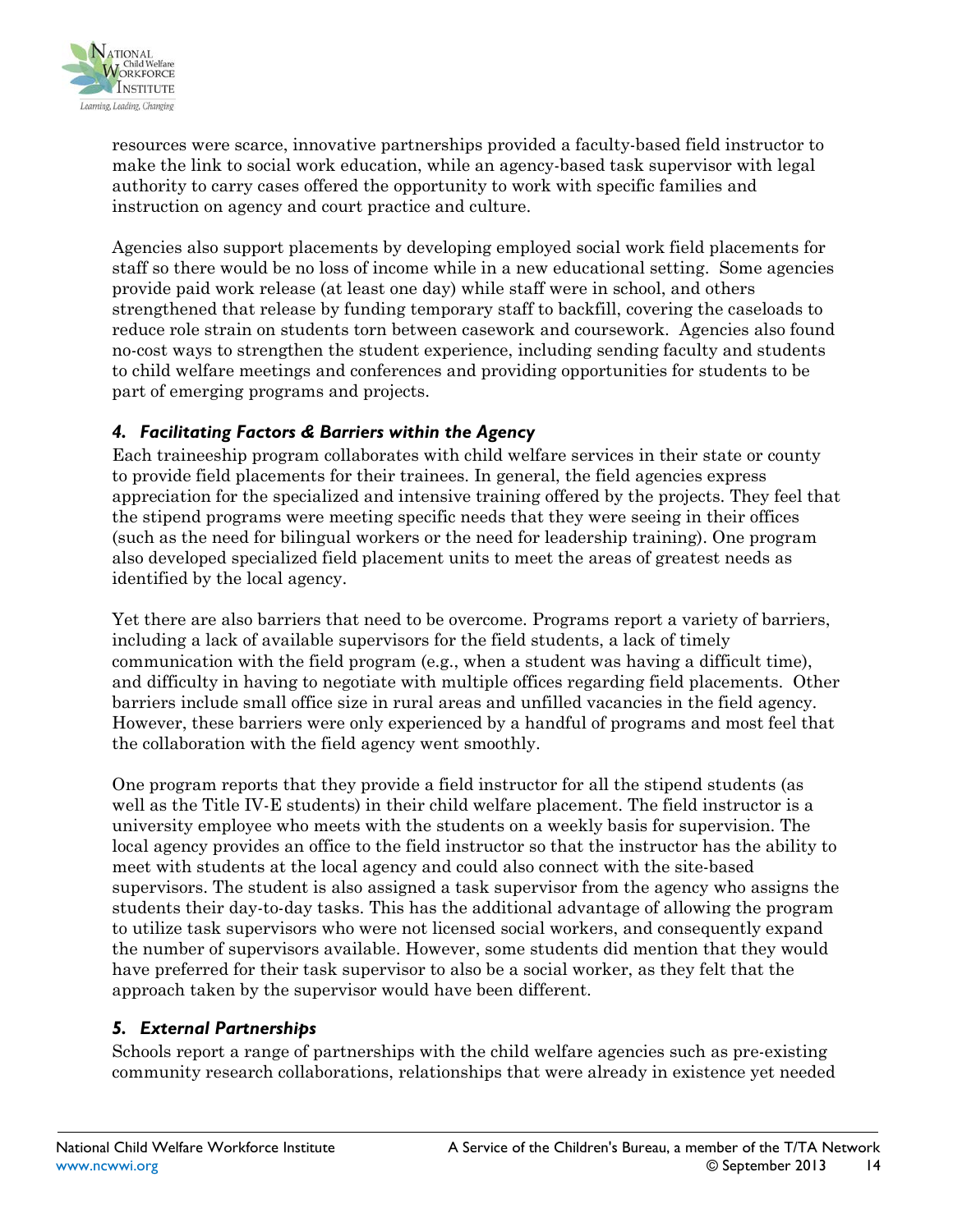

revitalizing, and some having to develop new partnerships all together. Some programs built on the partnerships already developed through their Title IV-E stipend programs.

Close collaboration with the child welfare agency from early in the project is of utmost importance in building a stipend program. All programs stress that partnerships with the agency require on-going maintenance and relationship-building activities on the part of the school and stress the importance of agency participation in the selection of students. One school convened quarterly meetings at the state level to troubleshoot issues that emerged around payback of the traineeship stipend or field issues. Agency partners emphasize that in their view, the most successful traineeships will be those that view the school, the student and the agency as a team that uses a shared decision-making model throughout the traineeship.

Key to initiating or sustaining partnerships with child welfare agencies is an understanding of how the agency operates at the state and county level and which unit has decision-making authority over what kinds of decisions. There are different types of negotiations that are dependent on the structure of how the child welfare agency is administered in each state or county. For example, in one situation the placements and contact persons were at the county level but the state made decisions about what workers could participate and who would be hired. In another instance, each county maintained its own child welfare office, so that negotiations had to be held with each county separately.

Difficulty for the graduates in obtaining employment is a barrier encountered by several programs. In at least one situation, the local agency wanted to hire the project's graduates, but the state personnel office was not sending the names for consideration for the position. In this situation, the candidates that were sent to the local office for consideration had more experience working with children but did not have experience in child protective services. The state agency worked with the project to increase the likelihood that the project's graduates would be sent to the local hiring official, but the state agency was also limited by its personnel regulations.

### **Regional & National Level**

#### *1. Collaboration Challenges & Opportunities*

Formal and informal collaborative opportunities across traineeships offer faculty and traineeship staff vehicles for troubleshooting and problem-solving. Teleconferences that facilitate substantive conversations and reflection on program activities resulting in a product, such as this legacy document, are useful. Overwhelmingly, the most useful collaborative opportunity mentioned by faculty was the Annual Chicago Meeting, which allowed face-to-face contact and sharing of innovations and collaborative projects.

Collaboration across traineeships that involves the sharing of collective knowledge is identified as supportive to the administration of traineeships. Schools report adapting strategies first developed by other schools into their traineeships. Collaborative products (e.g., [Promising Approaches & Strategies;](http://www.ncwwi.org/files/NCWWI_Traineeship_Promising_Approaches_Strategies.pdf) [Collection of Syllabi\)](http://www.ncwwi.org/files/NCWWI_Syllabi_Collection.pdf) are used as resources for improving the implementation of traineeship programs, for developing curriculum, as a tool and resource to encourage other faculty to use child welfare content in their courses, and as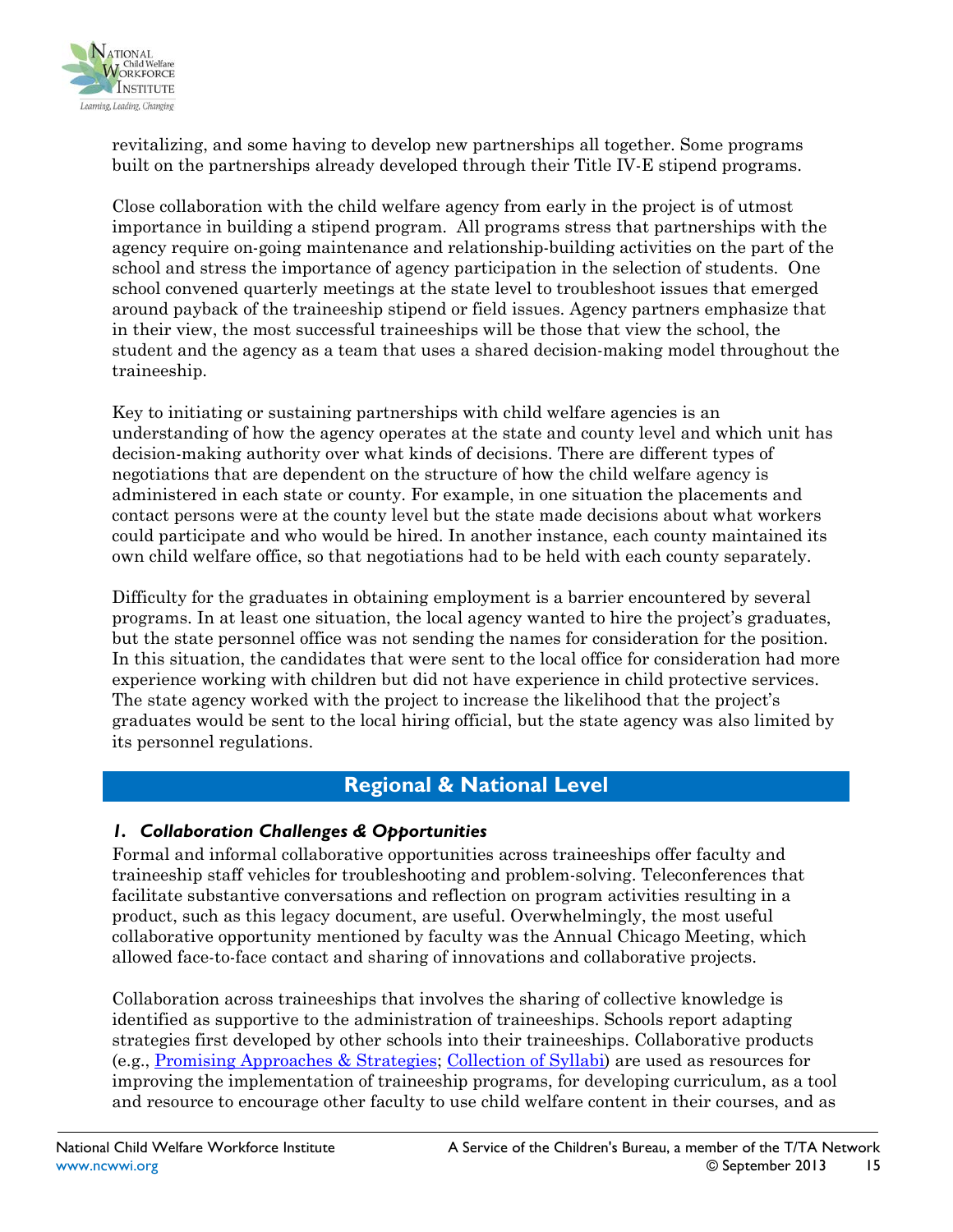

supplements to other projects faculty were working on. One school working with a sister school in China sent the model syllabus materials as a curriculum development resource.

In regard to opportunities for students, the NING site (a social networking website) was one way for students to develop a collective professional identity outside of their school and connect to other traineeship students. Webinars developed particularly for students also support and enrich the work of the traineeships. One program collaborated with a webinar presenter to translate the presentation (Cultural Humility) into Spanish. Having the traineeship program dedicate faculty to provide mentorship for tribal students in order to develop and present at NICWA was an invaluable support.

#### *2. Benefits & Impact of Partnership with NCWWI*

The benefits of being part of NCWWI allow traineeships *access to resources* such as webinars and evaluation data that enrich individual program activities and assist schools in evaluating their programs. The provision of a *program evaluation* through the collection of aggregated data that crossed programs was a tool used for program assessment and development by the traineeships.

Schools also report being able to draw upon competency and curriculum projects conducted, facilitated and disseminated by NCWWI. All schools and students are provided with, and evaluated against, a competency framework of basic child welfare skills developed through NCWWI. Several schools also accessed and used the NCWWI leadership competencies as a frame of reference for advanced placements and a leadership seminar.

Each traineeship program identified specific ways that participation in NCWWI was unique to the development of individual programs:

#### \*Case Western University:

*If we were to identify the one way in which our participation as part of NCWWI was critical, we would say the yearly conferences. There can be no substitute for face-to-face connections, even in an age of virtual meetings and advanced technology.* 

#### \*New Mexico State University:

*We have not engaged in much collaboration, I wish that we had done more of it! We have benefitted from having the guidance of NCWWI leaders in structuring the program, for example, in identifying ways to increase the placement rates of our students post-graduation. It has provided us with resources and information for both faculty and students.*

#### \*Portland State University:

*The NING helped students develop a strong sense of identity and common professional cause with peers across the nation. We would also name the wider latitude in student selection and service-payback guidelines provided by these IV-B traineeships over our pre-existing IV-E program.* 

#### \*University of Illinois at Chicago:

*If we were to identify the one way in which participation as part of NCWWI was critical for our Traineeship program, we would say it is the collaboration across programs and the*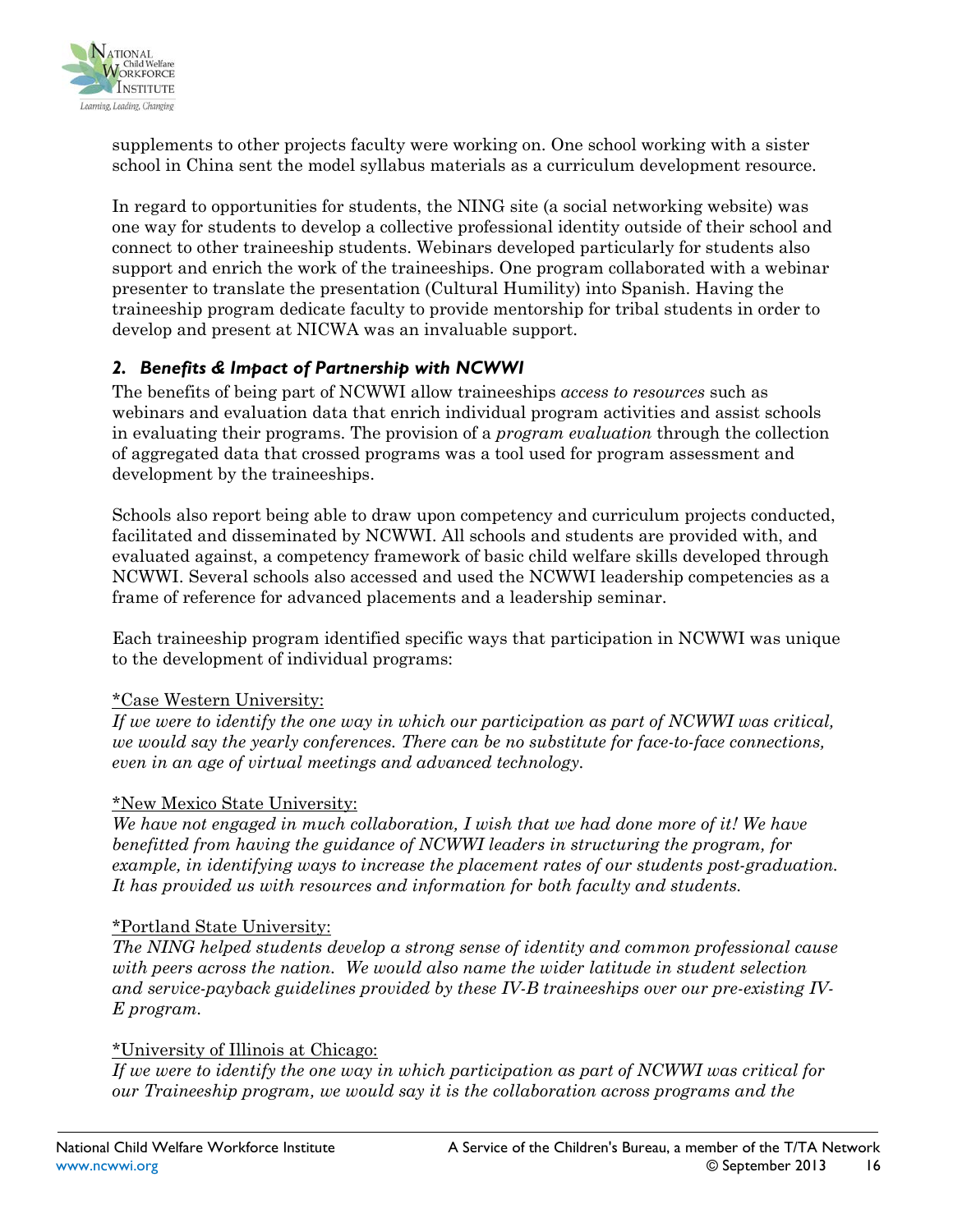

*sharing of information regarding innovations and strategies to facilitate student success. Our program has learned much from the experiences of other programs and has adopted some of these strategies to improve our own program.* 

#### \*University of Maryland:

*If we were to identify the one way in which participation as part of NCWWI was critical for our Traineeship program, we would say that it was the opportunity to be involved with the national program activities. There was particular value in our participation in the national evaluation for the NCWWI funded traineeships and, as a result, to receive information regarding the national evaluation findings, and compare them with the outcomes of our traineeship. NCWWI's focused evaluation allowed for the collection of useful information across the traineeships in terms of struggles, accomplishments, and ultimately, lessons learned. The opportunity to participate in a national learning community focused on the preparation and development of public child welfare workforce was unique and enhanced our program in many ways, formally and informally, through peer network conversations, structured interaction at national meetings, webinars, and the ability of our students to connect to other trainees through the student peer network. Our students had an opportunity to develop leadership skills through their participation in the NING and through presentations at the NCWWI board meetings.*

#### \*Yeshiva University:

*The resources of NCWWI including the on-line resources, access to Gateway resources, access to colleagues with experience working with the Children's Bureau, have all helped the faculty become more dedicated to child welfare workforce development. The financial resources available to our program allowed us to give substantial stipends to students who might not have been able to participate in the program without this assistance.*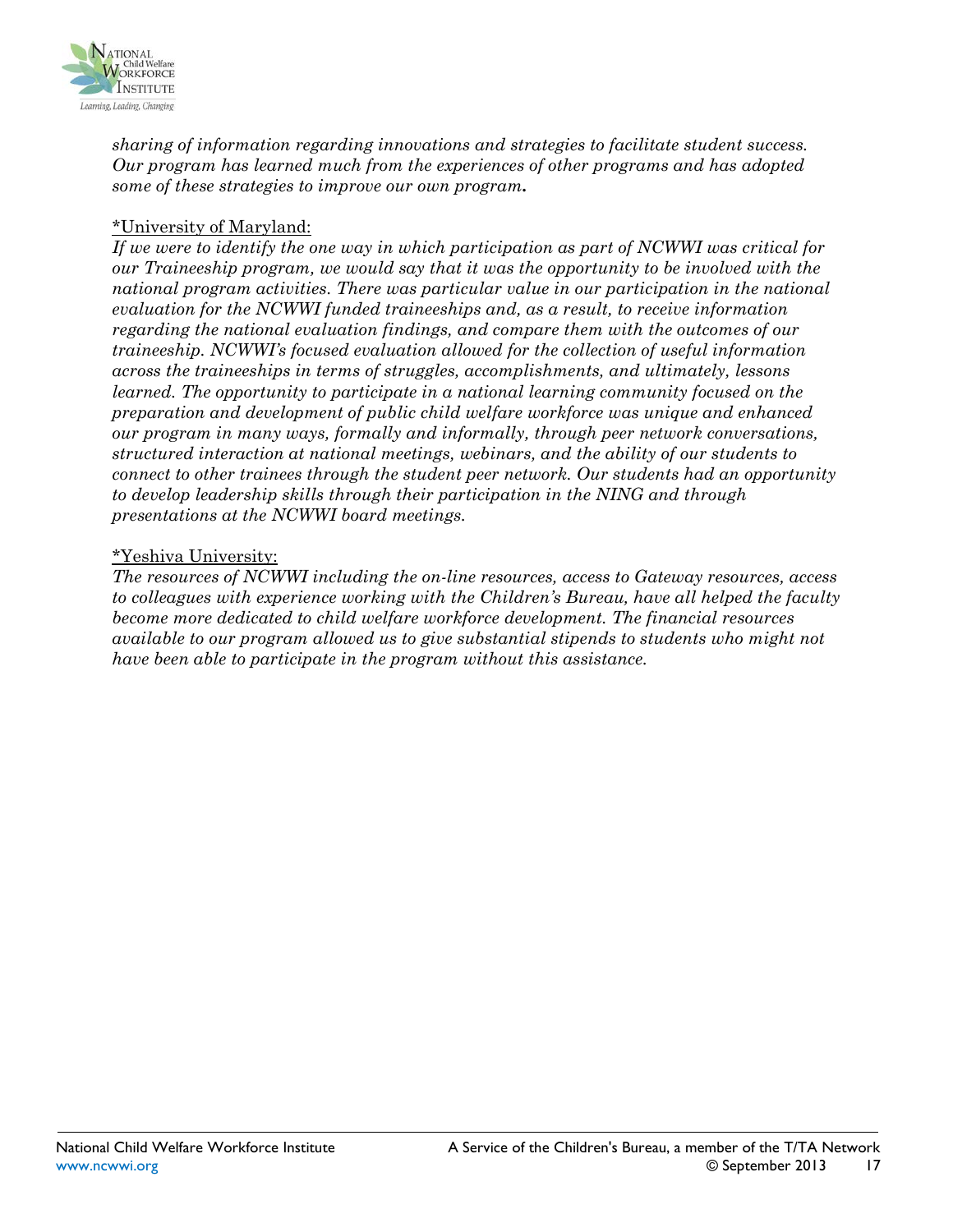

# **III. MSW Traineeship Program Descriptions & Signature Innovations**

### **The Mandel School of Applied Social Sciences (MSASS) Child Welfare Training Fellows Project: Case Western Reserve University**

The Mandel School of Applied Social Sciences (MSASS) Child Welfare Training Fellows project targeted public child welfare systems in Northeast Ohio (Cuyahoga, Lake & Summit Counties in particular). Over the project period we provided masters level training for 25 public child welfare workers (5 students per year) in our weekend format (Intensive Semester). The Mandel School has an innovative ability-based master's program (ABLE, Ability Based Learning Environment). Using our "eight abilities framework," we developed a plan for how to achieve child welfare competencies developed by the Ohio Institute for Human Services within our Child, Youth and Families Concentration. Participants in this project (hereafter called Fellows) were taught to be leaders and managers in pubic child welfare, using the competencies as a tool for specific skills they need to be effective leaders and managers.

Innovative aspects of this project include hiring a field faculty advisor to not only provide supervision but also to: develop weekly seminars featuring speakers; professional and personal leadership development activities; assist with projects for students at the agency; and oversee the development of portfolios to document student learning in the eight abilities. We also gave students \$500 per year while they were students to pursue additional professional development opportunities by attending a conference. Each student developed a portfolio that documented their learning and gave a poster presentation about the specific ability or abilities where they had the greatest growth.

Over five years MSASS contributed \$1,277,522 to the \$1,827,522 initiative. The contribution included awarding scholarships to cover tuition costs not covered by the award for each participant in the project as well as faculty and staff time given to the project. We continually evaluated this initiative to improve the performance and success of participants in order to assure timely graduation as well as evaluating participants' skill levels, the child welfare curriculum in our master's program, and the professional practice, leadership and management skills of participants.

*"If our program were to identify the one innovation in our program that was most important for students, the school, and for the child welfare field, we would say…" it was having them develop posters that addressed one or more abilities as related to child welfare competencies. For our school, it would be the opportunity to network with other schools focusing on child welfare. For the field, it is improving the quality of the workforce that will affect both the organization and the services delivered.*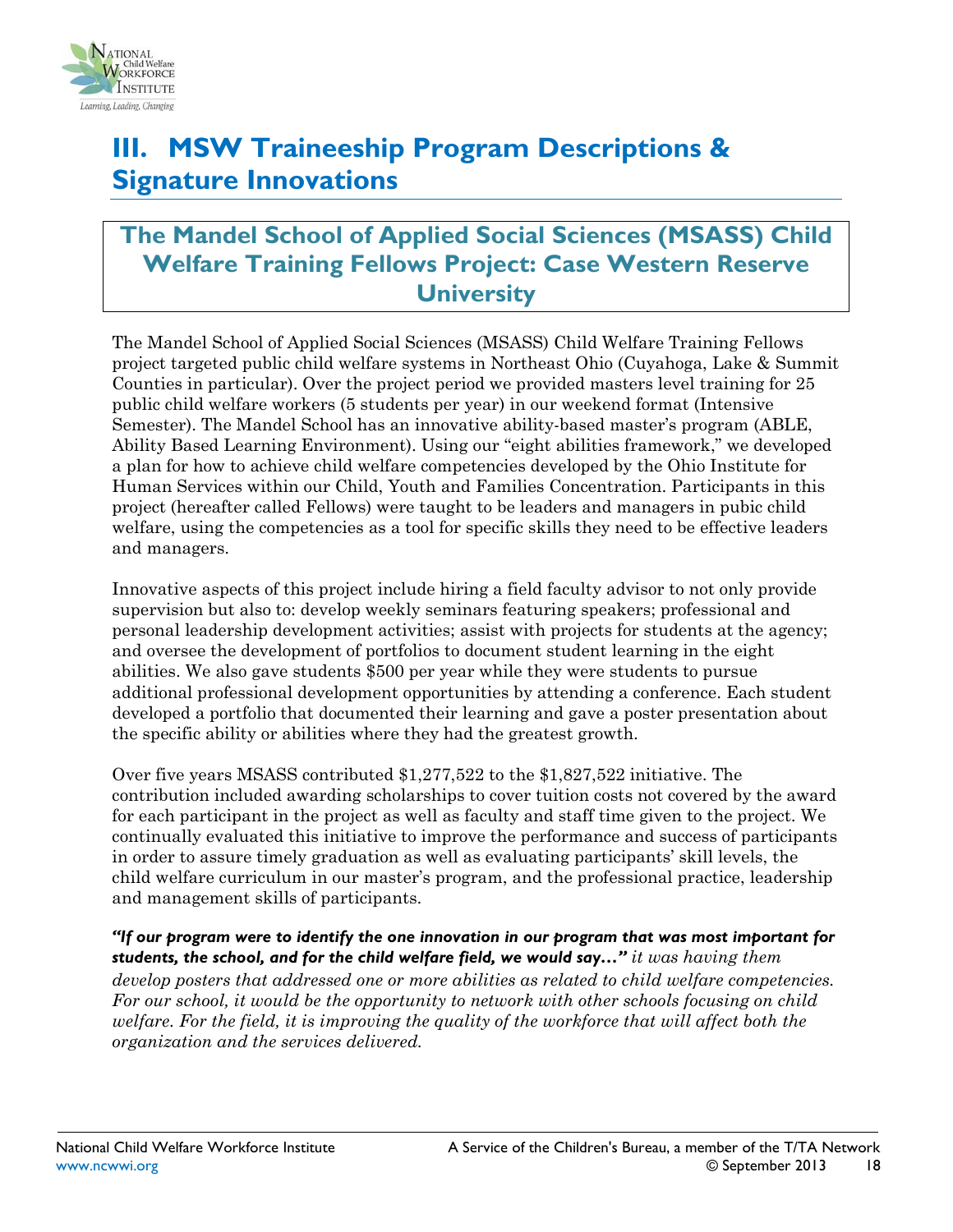

# **The Hispanic Child Welfare Traineeship Project: New Mexico State University**

The Hispanic Child Welfare Traineeship Project, a project of the New Mexico State University School of Social Work, provides Spanish-speaking social work students who are interested in child welfare with the opportunity to improve their bilingual skills. The primary goal of the Hispanic Child Welfare Traineeship project is to develop linguistically and culturally competent child welfare workers. Trainees receive specialized coursework and training in child welfare and complete a one year placement in a supervised child welfare practicum setting.

Before beginning their child welfare practicum, the trainees take a class on Spanish for child welfare workers. This course provides students with the opportunity to develop and practice legal, medical, psychological, and other social work-related terminology in Spanish. Participants are placed in a Spanish language seminar for two semesters giving the students a total of three semesters of professional Spanish language immersion. For their field placement, stipend recipients are placed in a child welfare setting with social workers who provide services to monolingual Spanish-speaking families.

Some of the tasks that students have been able to assist with during their social work practicum placement include: interpreting for Spanish-speaking families during familycentered meetings, interpreting for social workers and clients during home visits, translating documents from English to Spanish for their agency, providing needed services to Spanish-speaking clients in their own language, comforting Spanish-speaking children who come into the child welfare system, and explaining rules and regulations that are written in English to clients who do not speak English.

The students and agencies who have participated in this project feel that it has been very successful and met an important need in the community. Tabitha Nieto, an MSW student who received the Hispanic Child Welfare stipend last year, shared a memorable experience of working with a man who found out that he was the father of a three month old girl who was in the custody of child protective services. Ms. Nieto stated, "After months of working with the father, he finally told me he did not understand the forms he had signed. I translated the forms that he had already signed. He said "now I know what is expected of me as a father." These types of stories happen too often in the field, and being a bilingual social worker with [the local agency] helps Spanish-speaking families understand their rights. This to me is the true meaning of social work."

*"If our program were to identify the one innovation in our program that was most important for students, the school, and for the child welfare field, we would say…" our class on Spanish for Child Welfare Workers was the most important innovation at New Mexico State University. It has helped reinforce child welfare knowledge in our students while also preparing them in professional language skills needed in child welfare. We also provided our field seminar in Spanish to reinforce the learning from the class.*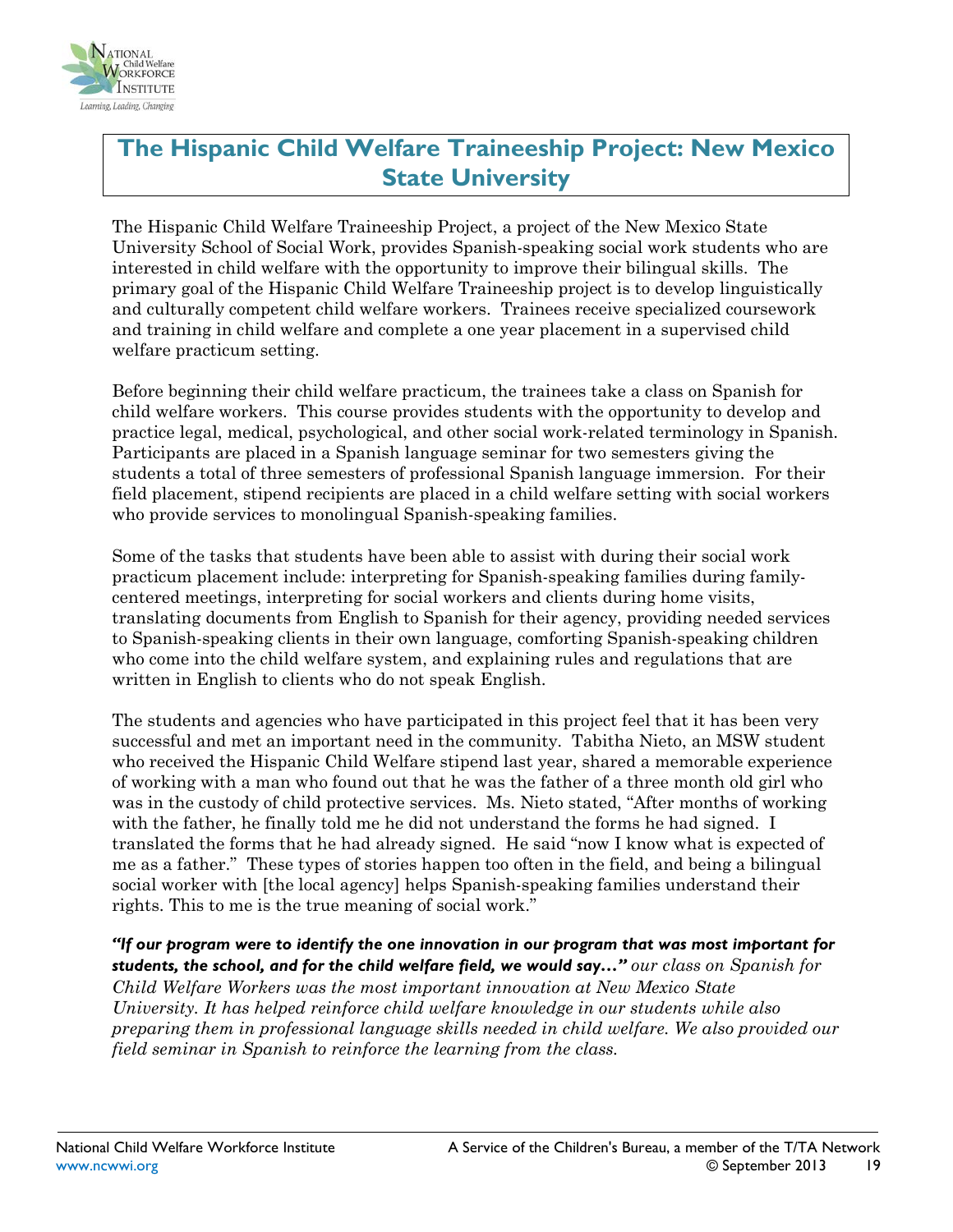

### **The Culturally Responsive Leadership Traineeship Program: Portland State University**

The Culturally Responsive Leaders program is the NCWWI child welfare traineeship program hosted by Portland State University's School of Social Work. Designed to support current and future child welfare leaders from diverse backgrounds, this program provides a stipend of \$11,000 per student per year, plus customized advising and placements. In addition to participating in the School's Leadership track, students gather on a monthly basis in a seminar that promotes peer learning and provides mentorship specific to their needs and career goals. Graduates of the Culturally Responsive Leadership program now serve in leadership roles with national, state, private and tribal child welfare programs.

*"If our program were to identify the one innovation in our program that was most important for students, the school, and for the child welfare field, we would say…" that the seminar on leadership for culturally responsive students, which emphasized leadership competencies, and provided mentors for students of color in negotiating intersecting cultural and professional identities, was a powerful core of our program.*

## **Jane Addams Child Welfare Traineeship Project: University of Illinois at Chicago**

The Jane Addams Child Welfare Traineeship Project provides financial assistance to select students in the final year of the Master of Social Work program who are committed to a career in child welfare. Selected students participate in an educational program designed to provide the knowledge and skills necessary to address the complex needs of children and families in Illinois who come to the attention of the child welfare system. In addition to core knowledge and skills, the training program provides enhanced training in priority areas of the Illinois Department of Children and Family Services (DCFS): systems of care, traumainformed practice, building protective factors, and addressing the overrepresentation of children of color. Upon completion of the traineeship, students complete a minimum of one year of employment in a public or private child welfare agency.

The Jane Addams Child Welfare Traineeship Project is a collaboration of the Jane Addams College of Social Work, the Illinois Department of Children and Family Services, ChildServ, Jane Addams Hull House Association, the Illinois African American Family Commission, and the Child Care Association of Illinois. Through this collaboration, students receive enhanced training in specially developed field units that reinforces the curriculum and provides opportunities for students to develop and practice their skills.

A steering committee consisting of the project partners, Jane Addams faculty, and additional community stakeholders oversees the process of selecting students and identifying curricular improvements to be responsive to emerging needs and issues facing children and families in Illinois. Eight students are selected each year, and each student receives a stipend of \$9,000.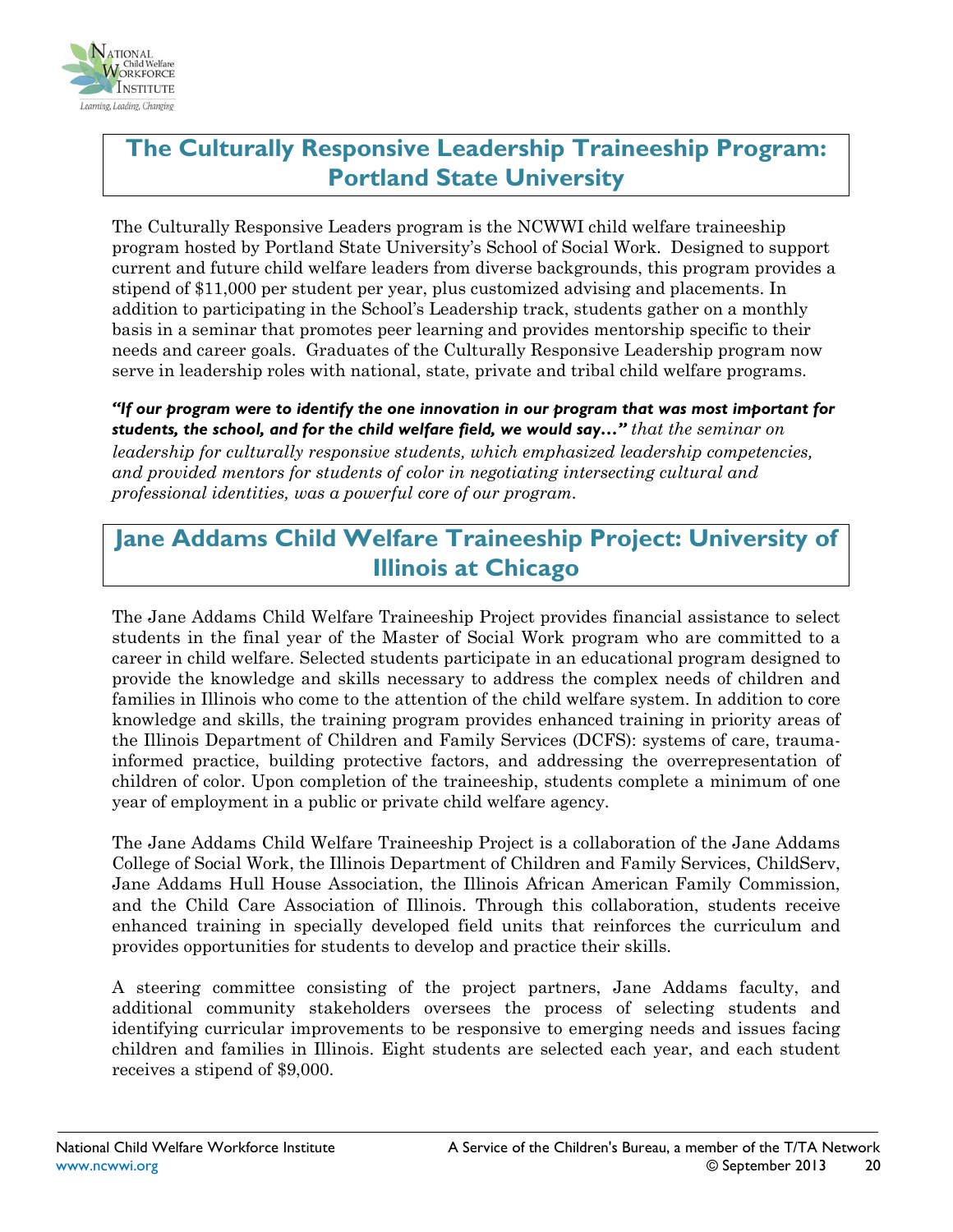

*"If our program were to identify the one innovation in our program that was most important for students, the school, and for the child welfare field, we would say…" it is our partnership with the state child welfare agency that allows students to complete the agency's foundation training program for new caseworkers as part of their curriculum and take the child welfare employee license examination prior to graduation. This has greatly facilitated our students obtaining employment upon graduation, as well as providing them with necessary skills to be effective in their positions.* 

# **The NCWWI Traineeship Project at the University of Maryland School of Social Work**

The NCWWI Traineeship Project at the University of Maryland School of Social Work has focused on the development of an integrated coursework and internship experience that prepares BSW and MSW students for social work practice in urban child welfare systems. Field Instructors and students have received training in motivational interviewing, trauma-informed child welfare practice, and other content areas focused on the needs of children and families in urban areas that are served by the public child welfare system. The project has allowed the school to develop experiential methods for teaching motivational interviewing in the classroom (live supervision) and integrate it into the field placement through the efforts of the trained field instructors. The curriculum at the School of Social Work has been impacted by the inclusion of motivational interviewing in social work practice classes and an elective course that that has been developed on *Urban Issues in Child Welfare*. Students are required to accept employment in one of the urban jurisdictions of the state after graduation.

*"If our program were to identify the one innovation in our program that was most important for students, the school, and for the child welfare field, we would say…" it was the development of a comprehensive strategy for teaching and implementing motivational interviewing skills into the child welfare curriculum already developed for Title IV-E students. The existing curriculum both in the classroom and in seminars aligned with Maryland's child welfare competencies has resulted in a strong knowledge base in public child welfare practice for our Title IV-E participants.* 

*The NCWWI resources enabled us to extend our motivational interviewing training beyond the classroom setting ("knowing") and into the field placement, with a focus on strategies for moving students toward proficiency in their mastery of motivational interviewing skills ("doing"). With the commitment of the five year traineeship, the approach was deliberate and incremental. In the first year, program faculty and field instructors received training in motivational interviewing concepts and focused on developing their own practice competency in motivational interviewing. In year two the focus shifted to introducing motivational interviewing to child welfare students, further developing the faculty's proficiency using standardized patients in public child welfare case scenarios; and on reinforcing motivational interviewing approaches to child welfare practice in field instruction sessions with students.*  In years three and four, we were able to experiment with live supervision models, working *with students in small groups with specific focus on implementing motivational interviewing skills differentially throughout the life of the child welfare intervention.*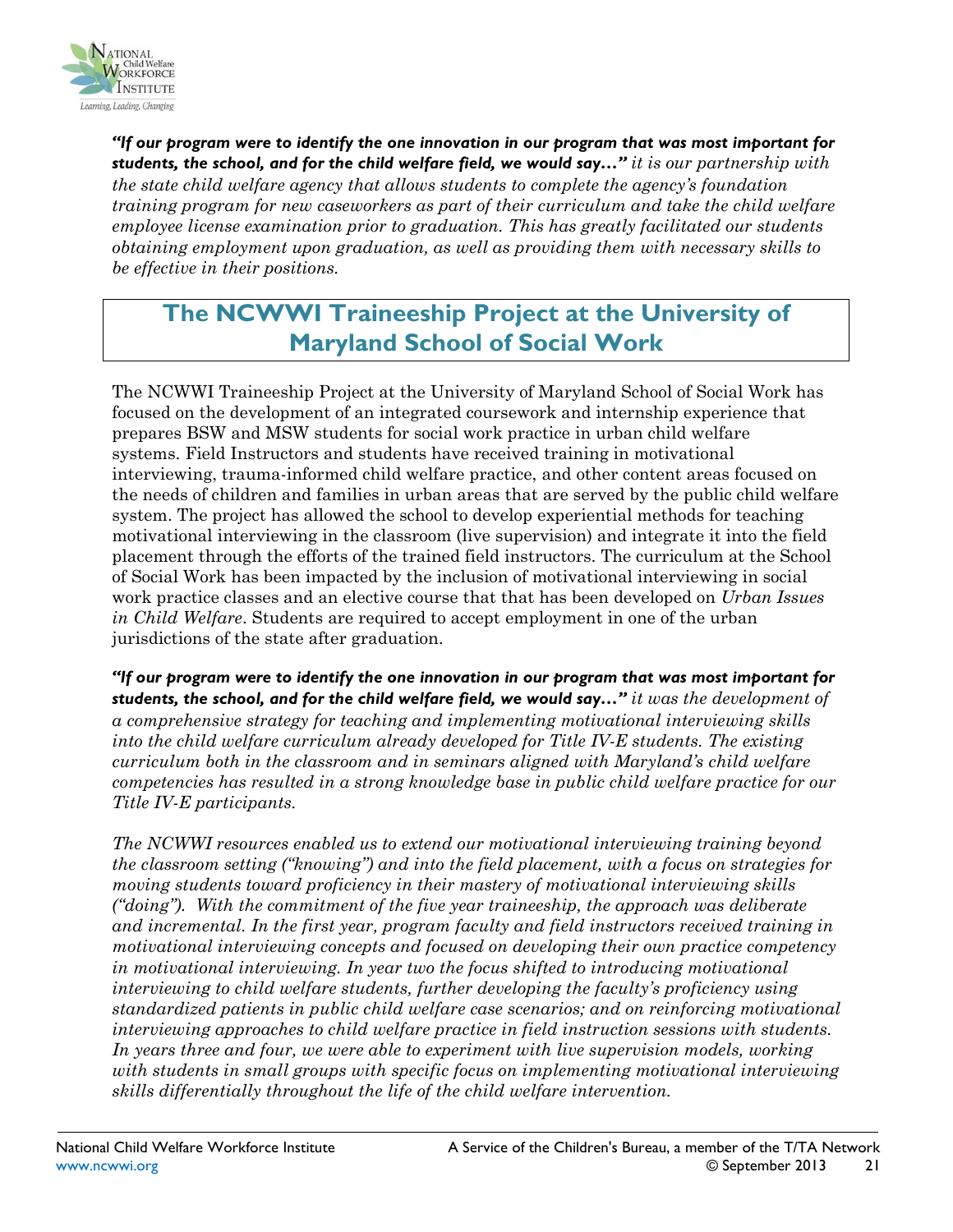

*Evaluation by students participating in the live supervision has been overwhelmingly positive; students report much improved ability to understand and embrace their role as an "interventionist" with their child welfare clients, and significant movement in their ability to use the skills in interviews with standardized clients to engage their clients and move them toward commitment to change. Because the program employs faculty field instructors, the reinforcement of this learning occurs in the field instruction setting in public child welfare agencies.* 

*Additional outcomes of this innovation in the way we teach motivational interviewing are that the initiative has informed the inclusion of motivational interviewing content in the overall MSW curriculum and that the program is now collaborating with the child welfare agencies to adapt training to existing child welfare workers and supervisors in local public child welfare agencies to adapt the training model for seasoned child welfare practitioners.* 

### **Child Welfare Traineeship Project Serving Hispanic Families: Yeshiva University**

Wurzweiler School of Social Work was the only New York School of Social Work awarded a child welfare traineeship grant from the U.S. Children's Bureau. This was a very exciting opportunity for Wurzweiler and its partner, New York City's Administration for Children's Services (ACS). Trainees accepted into this project were helped to develop their leadership skills to promote and deliver excellence in child welfare services to Hispanic families in NYC.

Students from ACS and provider agencies were admitted to this project for two years of fulltime graduate education or three years including a part-time year of study. Trainees were given two different field placements as well. Students completing the program received an MSW degree with a Certificate in Child Welfare Practice (CCWP). The project offered scholarships to all trainees ranging from \$7,500 to \$15,000 a year. Child welfare workers from preventive or foster care agencies that have contracts with ACS were eligible to apply. Bilingual Spanish/English language skills and bicultural Hispanic applicants were preferred but a commitment to develop culturally competent child welfare practice knowledge, skills and values was of equal importance for acceptance into this project.

All trainees enrolled in specialized coursework infused with child welfare content and received a certificate (CCWP) upon graduation that involved eight key program components: (1) Orientation Seminars, (2) Child welfare specific MSW core coursework, (3) Field placements in child welfare, (4) Specialized MSW elective coursework, (5) Professional enrichment seminars, (6) Capstone Community Research Project, (7) Transition seminars, and (8) Peer Mentoring and Networking.

By May 2013, twenty-three scholarship recipients had graduated from Wurzweiler. There remain two scholarship recipients who will graduate in May 2014, and Wurzweiler will continue to offer scholarships to child welfare workers in the future. In addition to these 25